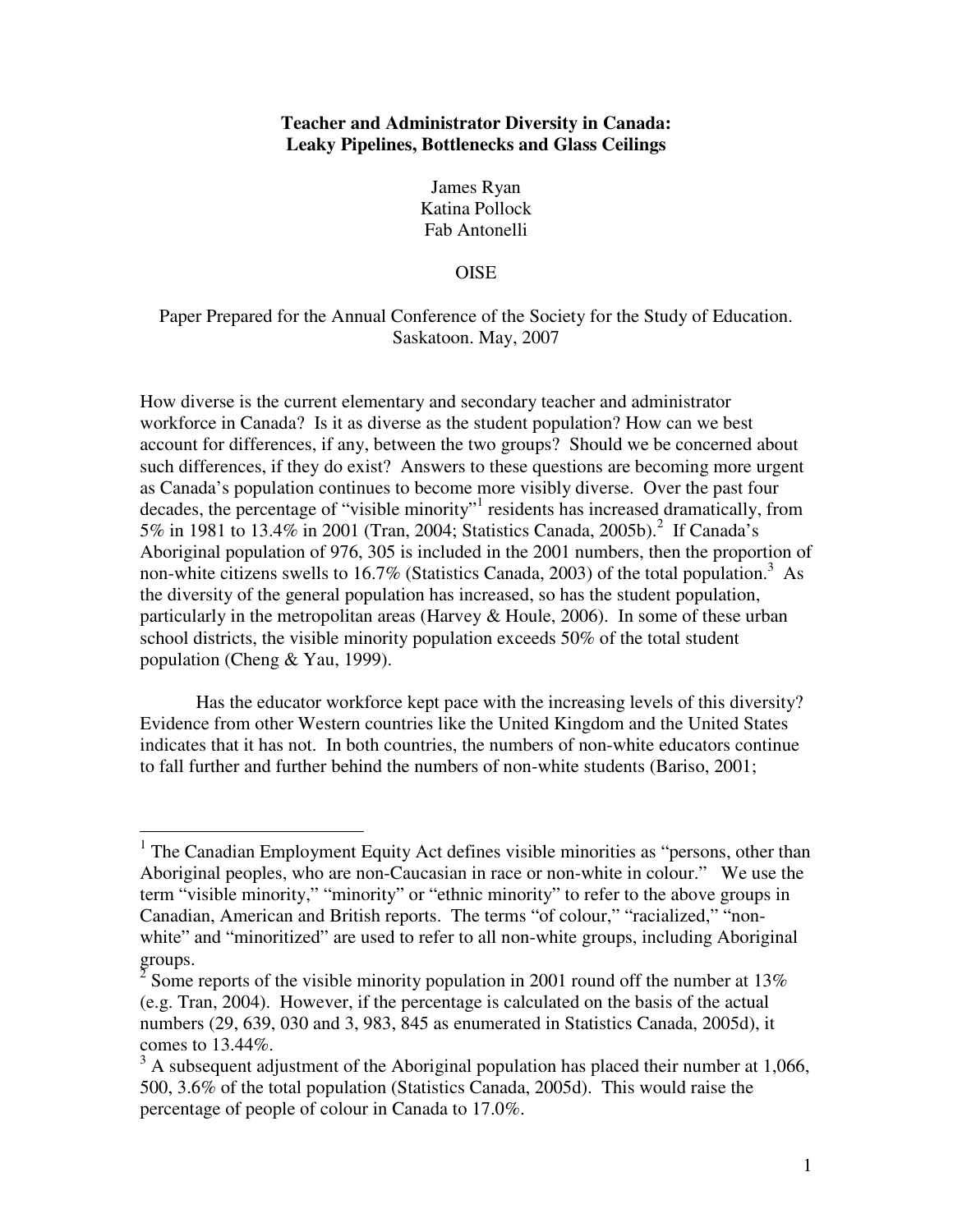Ladson-Billings, 2005; National Collaborative on Diversity in the Teaching Force, 2004; Villegas & Lucas, 2004). Can we expect this same trend in Canada?

The other associated question is why this should be an issue at all. Should Canadians be concerned if the diversity in the educator workforce does not match that of the student population? Our position in this paper is that we ought to be concerned over differences between the two groups because there are many good reasons for having a diverse workforce. We elaborate on these reasons below.

This paper explores diversity in the educator workforce. First, it examines the reasons for promoting diversity among teachers and administrators. Second, we look at the extent to which educator workforces in Canada and elsewhere compare with the diversity in student populations. This is followed by an explanation for the differences between the two groups. Finally, we suggest ways in which educators and policy makers can work towards increasing diversity in teacher and administrator numbers.

## **The Benefits of a Diverse Educator Workforce**

 The rapid increase in the visible diversity of student populations in Western countries is increasingly being accompanied by calls for a similar escalation in teacher and administrator complements. Academics, educators and policy makers are at the forefront of those issuing such calls (e.g. King; 1993; Solomon, 1997; National Collaborative on Diversity in the Teaching Force, 2004). School districts and government agencies have also got into the act, developing policies that direct employees to do what they can to ensure that they hire educators that complement student diversity. The Toronto District School Board (2007), one of the more diverse schools districts in Canada, for example, has developed policies and procedures that ensure that its "hiring and promotion practices are bias-free, and promote equitable representation of our diversity at all levels of the school system." These individuals and agencies promote these policies because they believe, like Sleeter (1993) and Solomon (1997), that race does matter in pedagogical responses to "difference". Sleeter (1993), in fact, provides empirical evidence that indicates some white teachers may not be appropriately equipped to meet the challenges associated with teaching in a diverse school and classroom setting. On the other hand, many academics note that teachers and administrators of colour are in a better position to meet the needs of all students in diverse settings. Much of this literature is written in the context of African American education in the United States. Even so, much of it is applicable to Canada.

 Scholars and educator practitioners in United States, the United Kingdom and Canada provide a number of solid reasons for increasing diversity in the ranks of teachers and administrators. They make their case on the strength of symbolic, relationshiprelated, pedagogical and political reasons.

## **Symbolic Reasons**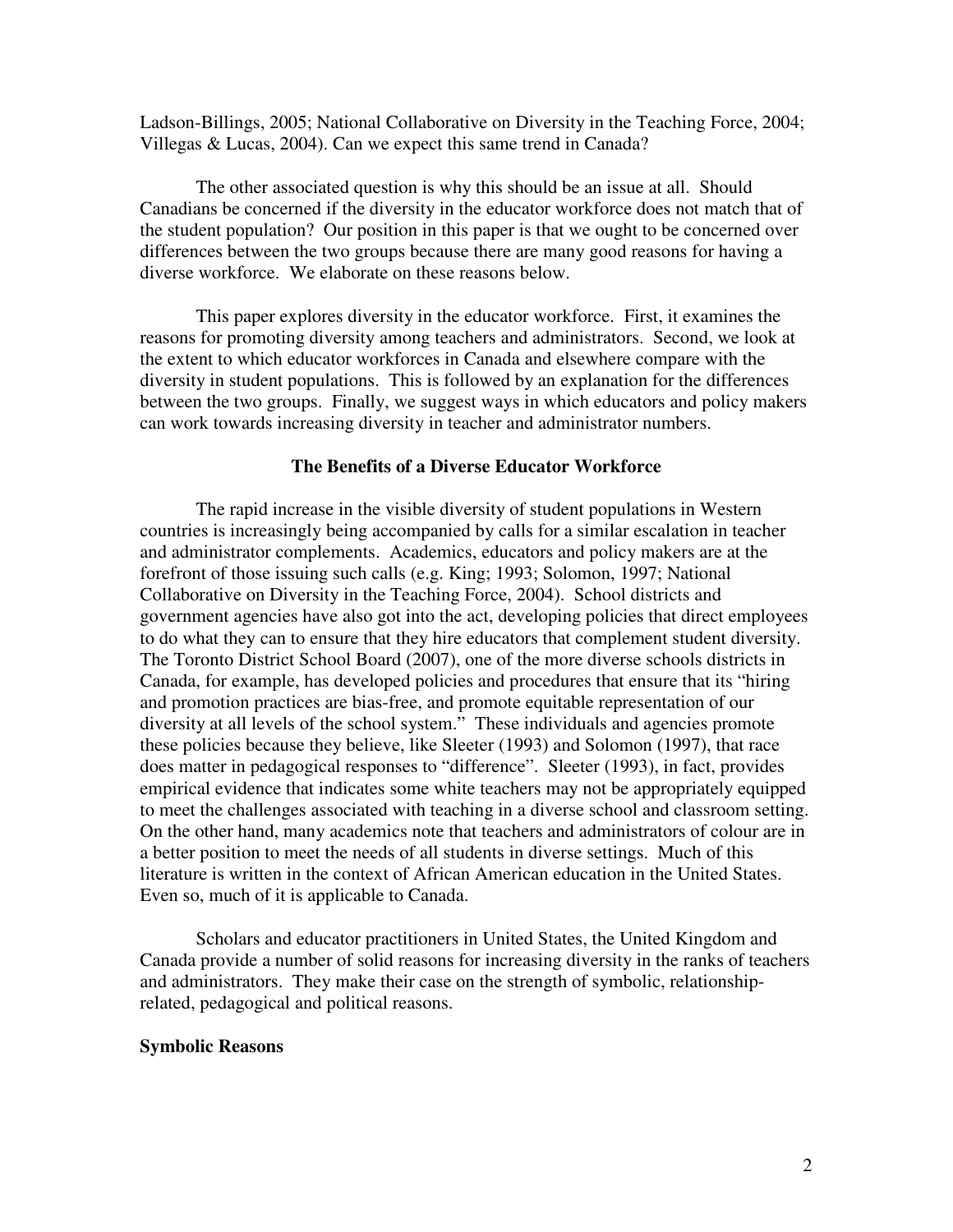One set of reasons for promoting a diverse educator workforce revolves around the symbolic impact of representation. The extent to which people of colour are represented or not represented in the ranks of teachers and administrators carries with it considerable significance. Two arguments accompany this symbolic orientation – an ethical one and a practical one. The ethical argument hinges on the "rightness" of representation in the educator workforce. Like everyone else, people of colour have a legitimate right to gain employment in the teaching profession (Bariso, 2001; Villegus & Lucas, 2004; King, 1993; Henze, Katz, Norte, Sather & Walker, 2002; Brown, 1999). This is only proper in the democracies in which we live. In this sense, representation is a symbol that reflects the type of communities and societies in which we live. So it is only right and proper in a democratic and fair world that we have proportional representation among teachers and administrators. Failure to achieve this end in our schools does not speak well for our democratic values.

 The second argument – the practical one – follows closely from the ethical one. It says that representation in the educator workforce will have an impact on what and how students learn. Current representational arrangements send messages to both white and non-white students; they learn from the hierarchies that they observe in school and elsewhere. In situations where there are few non-white teachers and administrators, children – both white and non-white – get the message that schools are doing little to counteract the stratification that exists in the wider society (Villegus & Lucas, 2004). They learn that white people are better suited to occupy positions of authority in their communities, and furthermore, that this racial inequality is natural and normal. Not surprisingly, these arrangements can alienate students of colour from the education process and sabotage their motivation. On the other hand, the presence of teachers and administrators of colour can be a source of inspiration for students. A number of researchers cite of the importance of non-white role models (Bariso, 2001; Villegus & Lucas, 2004; King, 1993; Solomon, 1997; Klassen & Carr, 1996; Dei, 1996; Henze et. al., 2002; Brown, 1999, 2005). They note that not only can such role models inspire students of colour, but that they can also engender a more positive sense of self-worth. At least one Canadian study has supported this role-model hypothesis. In his study of teacher candidates and teacher graduates, Solomon (1997) found that non-white teachers were committed to the role-model idea. Role models inspired them when they were students, and years later in their current positions as teacher role models, they were convinced that they could make a difference in the lives of their students.

 These arguments apply to administrators at least as much as they do to teachers (Brown, 1999, 2005). Administrators occupy a superior position in school hierarchies and the presence or absence of people of colour will have an impact on students. But non-white teachers and administrators can make a difference in the lives of students in other areas. One of these is in the type of relationships they can establish with students, colleagues and communities.

#### **Relationship Reasons**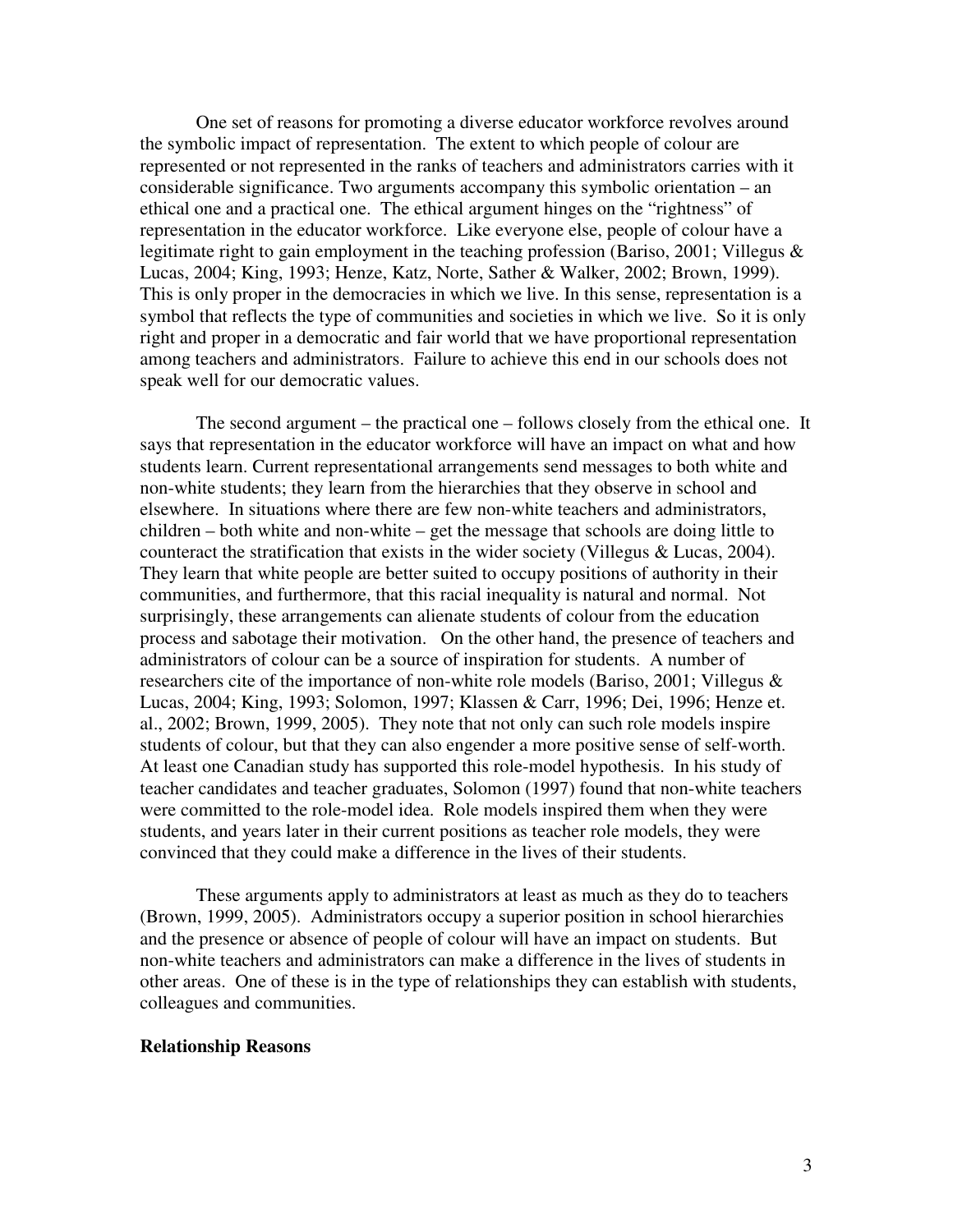Another strong reason for establishing a diverse educator workforce is that many non-white teachers and administrators have the capacity to engender unique relationships with students of colour and the communities in which they live. A number of scholars have made this argument when making the case for increasing the numbers of African American teachers and administrators in the United States (National Collaborative on Diversity in the Teaching Force, 2004; Villegus & Lucas; Irvine, 1990; King, 1993; Henze et. al., 2002; Nuby & Doebler, 2000; Murtadha & Watts, 2005; Foster 2005, Gooden, 2005; Lomotely, 1987, 1993). They use terms like "cultural synchronization" (Irvine, 1990), "fictive kinship" (Foster 2005) and "homphily" (Lomotely, 1987) to describe the nature of the unique connection that African Americans have with one another. Foster (2005), for example, contends that African Americans share a common culture that revolves around a fictive kinship. Acquired during formative socialization years, this kinship engenders a collective sense of brotherhood and sisterhood that binds all African Americans. As part of an integrated network, they feel and communicate a sense of collective identity through the activities in which they are engaged, the behaviors that they exhibit and the symbols that they employ.

 This unique connection allows African American teachers and administrators to relate to students and parents of African heritage in ways that others educators may find difficult. One of the consequences of this relationship is that at the classroom level, teachers generally have higher expectations of African American students than their white colleagues (National Collaborative on Diversity in the Teaching Force, 2004; King, 1993). This is because they are able to understand and communicate with these students in ways that their fellow educators cannot. On the other side of the coin, those teachers who are not culturally synchronized with students are more likely to misinterpret or denigrate students' languages, physical movements, cognitive styles, nonverbal cues, and worldviews. This in turn can lead such teachers to underestimate African American students' intellectual capacities (Nuby & Doebler, 2000). African American administrators are also able to connect with students and communities in helpful ways. Like African American teachers, they tend to be committed to the education of Black students, understand students and have confidence in their ability to learn (Gooden, 2005). They also can establish fruitful relationships with the communities that they serve. In fact, Murtadha & Watts (2005) contend that community engagement has historically been central to Black educational leadership in the United States. African American administrators have traditionally formed fraternal orders, literacy groups, and organized church congregations to support collective interests. Unfortunately, some of this has been lost over the past few decades (Foster, 2005).

 While the context of diversity in Canada differs somewhat from the United States, we can still learn from the literature that focuses on one particular group. Even though non-white educators and students may identify with a range of cultures, they all share the experience of being marginalized (Foster, 1993). In this sense, non-white teachers and administrators can identify with and understand one another's situations, and at least in some ways, forge helpful relationships. These relationships will assist teachers and administrators in the pedagogy that they adopt or promote and in the political strategies that they endorse.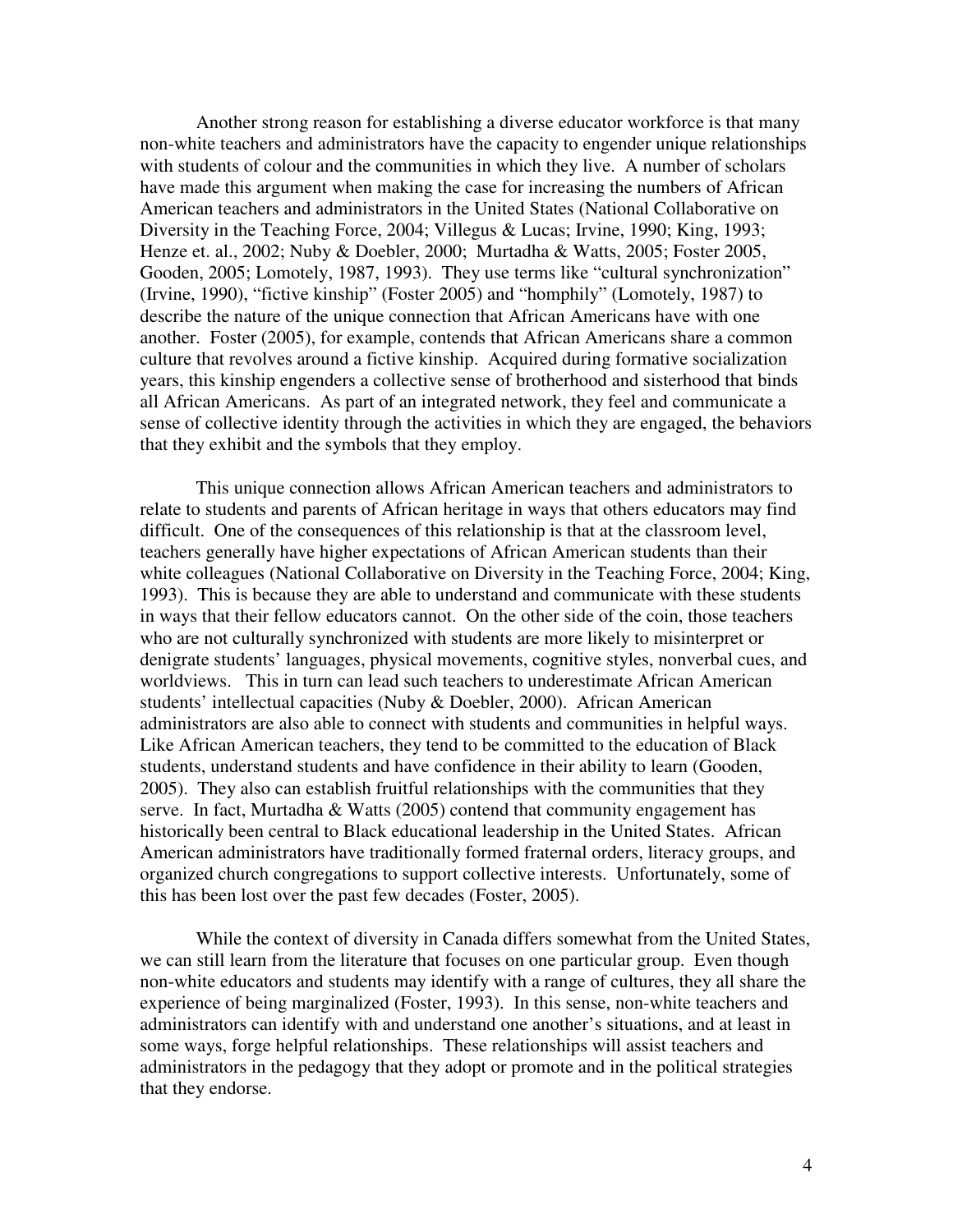## **Pedagogical Reasons**

There are solid pedagogical reasons for establishing a diverse educator workforce. To begin with, the relationships that non-white teachers establish with non-white students will enable them to devise teaching strategies that will help the latter to learn (Solomon, 1997). Many will be equipped to deliver a culturally relevant pedagogy that makes use of subject content that is related to the life, experience and cultures of their students. The knowledge that many non-white teachers have of students and their communities and backgrounds can assist them to build bridges between what is familiar to students and the new content that they are expected to learn (Villegus & Lucas, 2004). In doing this, nonwhite teachers will be in a good position to choose interesting and relevant material, design instructional strategies that engage students in culturally appropriate ways, employ analogies based on students' experiences, and use evaluation techniques that allow students to display their knowledge in ways that are familiar to them (Irvine & Armento, 2001). Administrators also have a role to play, even though it may involve activities outside of the classroom. Administrators of colour can use their knowledge of, and relationships with students and the community to advocate for appropriate kinds of pedagogy and also provide support for teachers.

 The culturally responsive pedagogy that non-white teachers are equipped to provide can generate positive learning experiences. Solomon (1997) contends that a good relationship between student and teacher, appropriate cultural and cognitive strategies, the creation of a positive and dynamic learning environment and an inclusive curriculum will likely produce better learning outcomes for students of colour. The National Collaborative on Diversity in the Teaching Force (2004) concurs with Solomon. It maintains that increasing the numbers of teachers of colour will improve student achievement. It goes on to show that current data illustrate that higher numbers of educators of colour will generate improvement in attendance, discipline, dropout rates, overall satisfaction with school, self-concepts, cultural competence and students' sense of the relevance of school. Finally, it maintains that in the limited studies that do exist, students of colour tend to have higher academic, personal and social performance when they are taught by teachers of colour.

 The relationships that non-white educators are able to establish with non-white students and communities will also assist them to bring a political orientation to their teaching and leading.

#### **Political Reasons**

 Many teachers and administrators of colour are particularly well positioned to prepare students of colour to confront a world that marginalizes them. Their own experiences with oppression will have provided them with awareness of injustice, and in many instances, the desire and capacity to help others understand and do something about it. Many educators of colour are generally prepared to enable students to recognize racial oppression and to find ways to combat it. This political role surfaces more often in the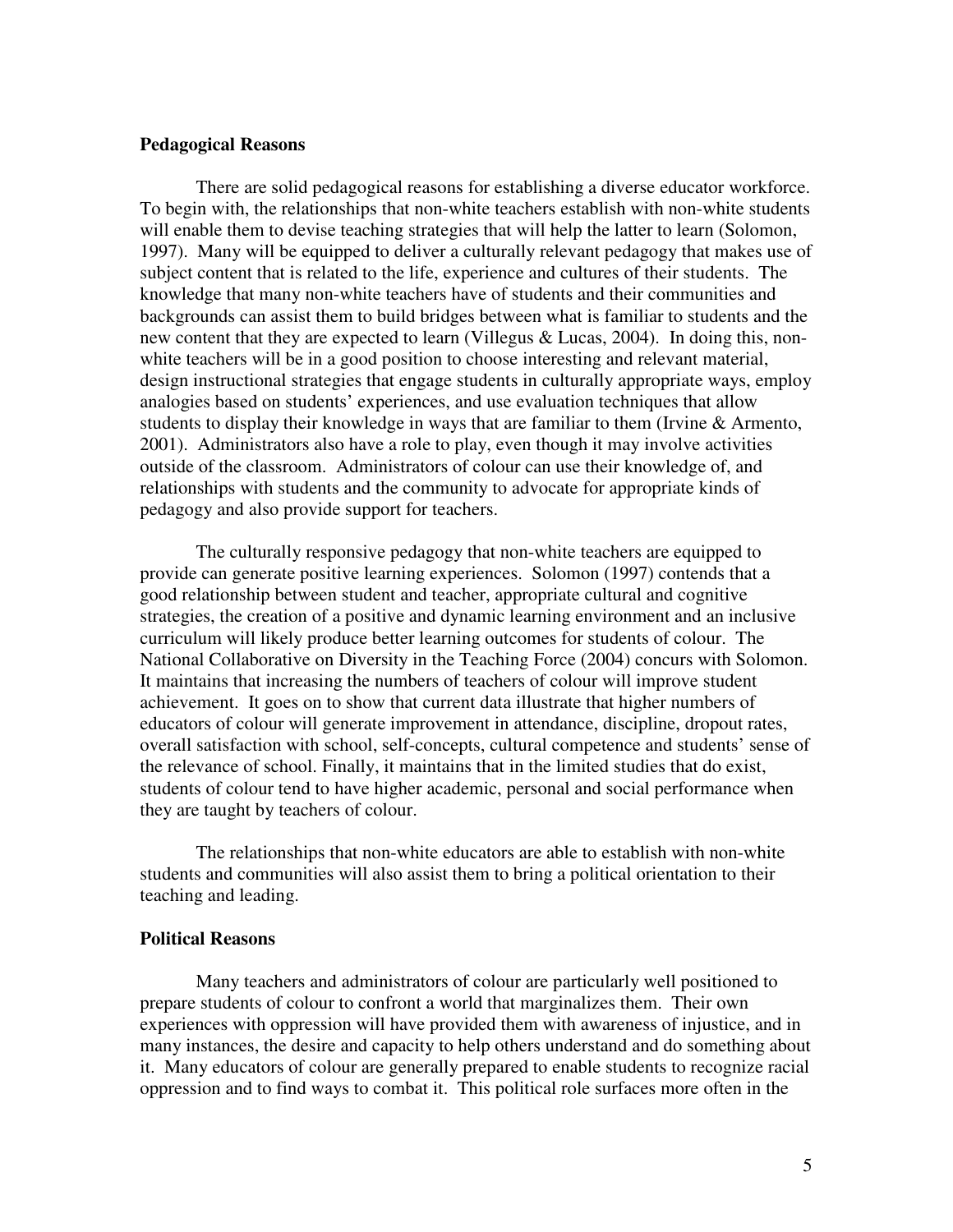literature that addresses the work of administrators rather than teachers. Murtadha  $\&$ Watts (2005), for example, observe that African American leaders have traditionally linked the struggle for education with social justice. For these individuals, leadership meant fighting to overcome barriers associated with poverty, racism and slavery. They saw their struggle as a moral one geared to acquire resources where few existed, and to create opportunities for children and adults to learn when many of them had given up. According to Pollard (1997), many African American administrators continue to follow this path, advocating for their students and communities and fighting oppression.

 Both teachers and administrators of colour can accomplish these political ends in a number of ways. In the classroom, teachers of colour are in a good position to employ emancipatory pedagogy to engage students in critical reflection about social injustice (King, 1993), authenticate student voice by moving cultural knowledge from the margins to the mainstream (Solomon, 1997), introduce inclusive curricula (Solomon, 1997), demystify the hidden curriculum (Klassen & Carr, 1996) and work with students to develop collective strategies for taking action against oppression (Klassen & Carr, 1996). Nonwhite teachers and administrators are also well placed to influence white students and colleagues. Among other things, they can help dispel common and harmful stereotypes (Solomon, 1997), educate students, teachers and parents about different cultures and diversity issues (Solomon, 1997; Henze et. al., 2002), serve as cultural brokers to help students navigate their school environments (National Collaborative on Diversity in the Teaching Force, 2004) and intervene when necessary on their behalf (Solomon, 1997).

 Clearly, strong reasons exist for promoting a diverse educator workforce. Teachers and administrators of colour are particularly well placed to ensure that all students benefit from their formal education. But the mere presence of a more diverse educator workforce will not necessarily ensure a richer school culture or that all students will have a better experience. Just because a teacher or administrator is non-white does not mean that he or she will automatically provide a better educational environment for white and non-white students. Not all educators of colour will prove to be exemplary teachers or administrators (See for example, Bowen, 1998). On the other hand, we should not overlook the potential contributions of white teachers and administrators; many will have much to offer students of colour (Cizek, 1995). But these teachers and administrators – no matter how dedicated and skilled they are – can only take their talents so far (Solomon, 1997). While many may enrich the experiences of all of their students, white educators cannot stand as symbols like teachers or administrators of colour can. Nor will they be in a position to understand, communicate or identify with students of colour in the way educators of colour are able to. The bottom line is that educators of colour have much to offer students, colleagues and communities; the presence of a diverse educator workforce has the potential to make our schools better places. The question remains, though, how diverse is this workforce in Canada? The next section explores this question.

### **Methods**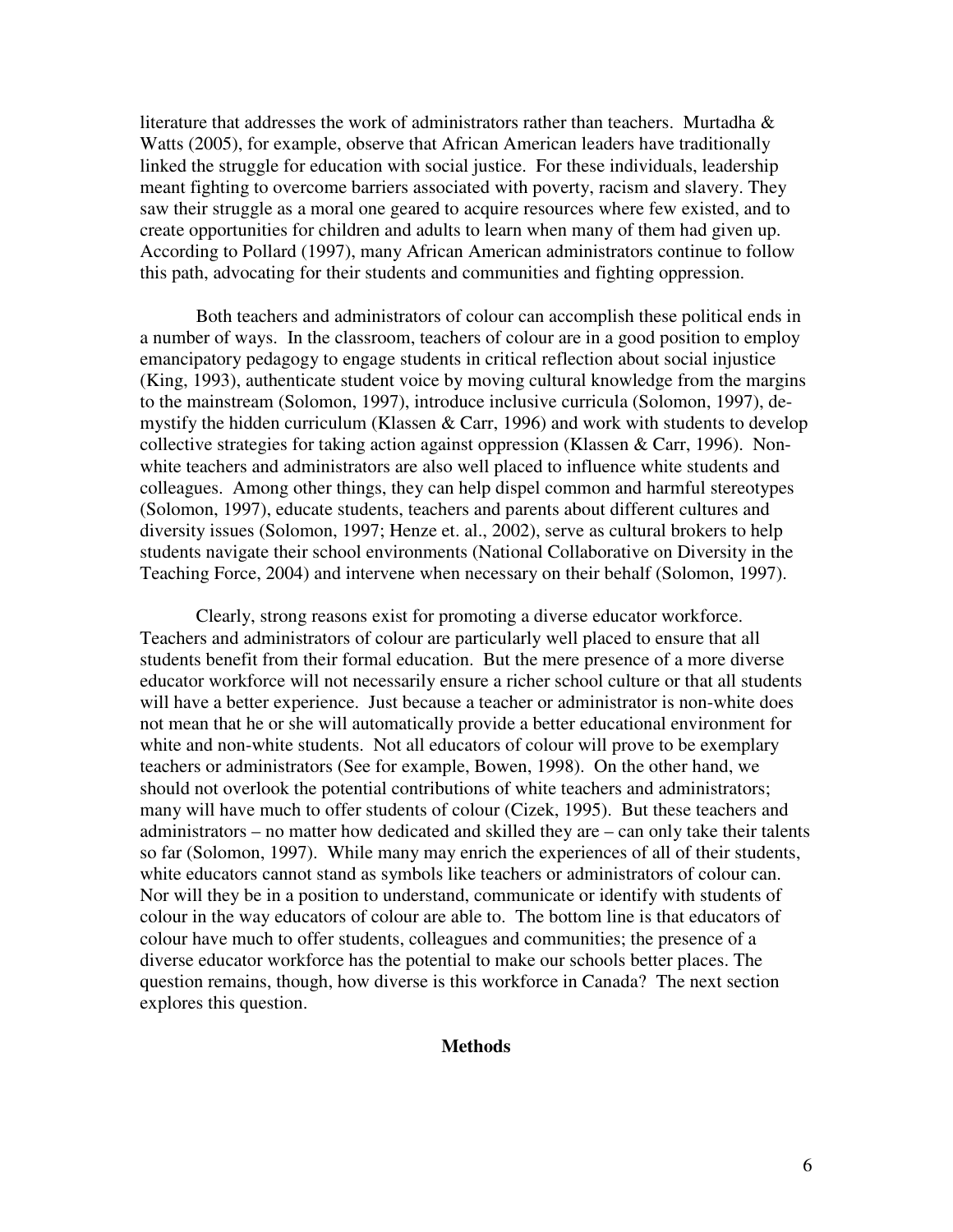The data on population, student and educator numbers were retrieved from articles on the subject, census data, and a survey. Many of the articles cited below referred to census data; some of these reports and the conclusions that they reached revolved exclusively around these data (e.g. Merchant, 2000; Harvey & Houle, 2006). We also retrieved census data directly from original sources like the National Center for Education Statistics in the United States and Statistics Canada. Some data were readily available online or in published reports. Other information was more difficult to track down and we had to adopt other strategies. For example, after unsuccessful attempts at retrieving information about the racial/ethnic breakdown of the educator workforce in Canada, we contacted Statistics Canada directly and it provided us with a number of useful websites and helpful data about teachers. However, we were unable to find any census data about race/ethnicity and principals. As it turned out, the only information we were able to generate on principals came from a survey that we circulated.

 The survey was initially designed to illicit information from principals about the inclusive practices that were employed in their schools. In this paper we employ the demographic data that we obtained. A number of questions inquired about the diversity of the principal respondents, as well as the teachers and students in their respective schools. We also asked about the location and size of the school, and the nature of the community that it served. We constructed both electronic and paper versions of the survey. However, only a few of the latter were completed and we ended up not using them. We employed *Survey Monkey*, a program for creating online surveys. It allowed us to post the survey on a website. Individuals wishing to participate in the study had to visit the website and fill it out the survey. Principal associations across the country were contacted and asked to let their members know about the survey site. We also advertised it in a number of professional journals. In all, 464 principals filled out parts of the survey. Initially we sought to use information on the diversity of the teacher and student populations, but we did not use it because of the low numbers of participants who filled these items out and the errors the respondents made. Moreover, the low level of diversity in the teacher population also made it difficult to find significant differences and relationships in the analyses. In the end we used only the questions that inquired into the race of the principals and their location in rural or urban areas.

There were a number of limitations associated with the survey. The main limitation involved the population itself – the small numbers of principals of colour made comparisons difficult. Another limitation was that administrators had to self-report and estimate the diversity in their student and teacher populations. Their estimations were not always accurate – many reported numbers that added up to more than 100%. Also, most of the responses were from the "Central Provinces" – Quebec and Ontario – so we did not use the surveys – few as they were – from other parts of the country.

### **Student and Workforce Diversity**

 How diverse is the educator workforce in Canada and other Western countries? Is it as diverse as the current student population? The evidence below indicates that in the United Kingdom, the United States and Canada, the numbers of educators of colour have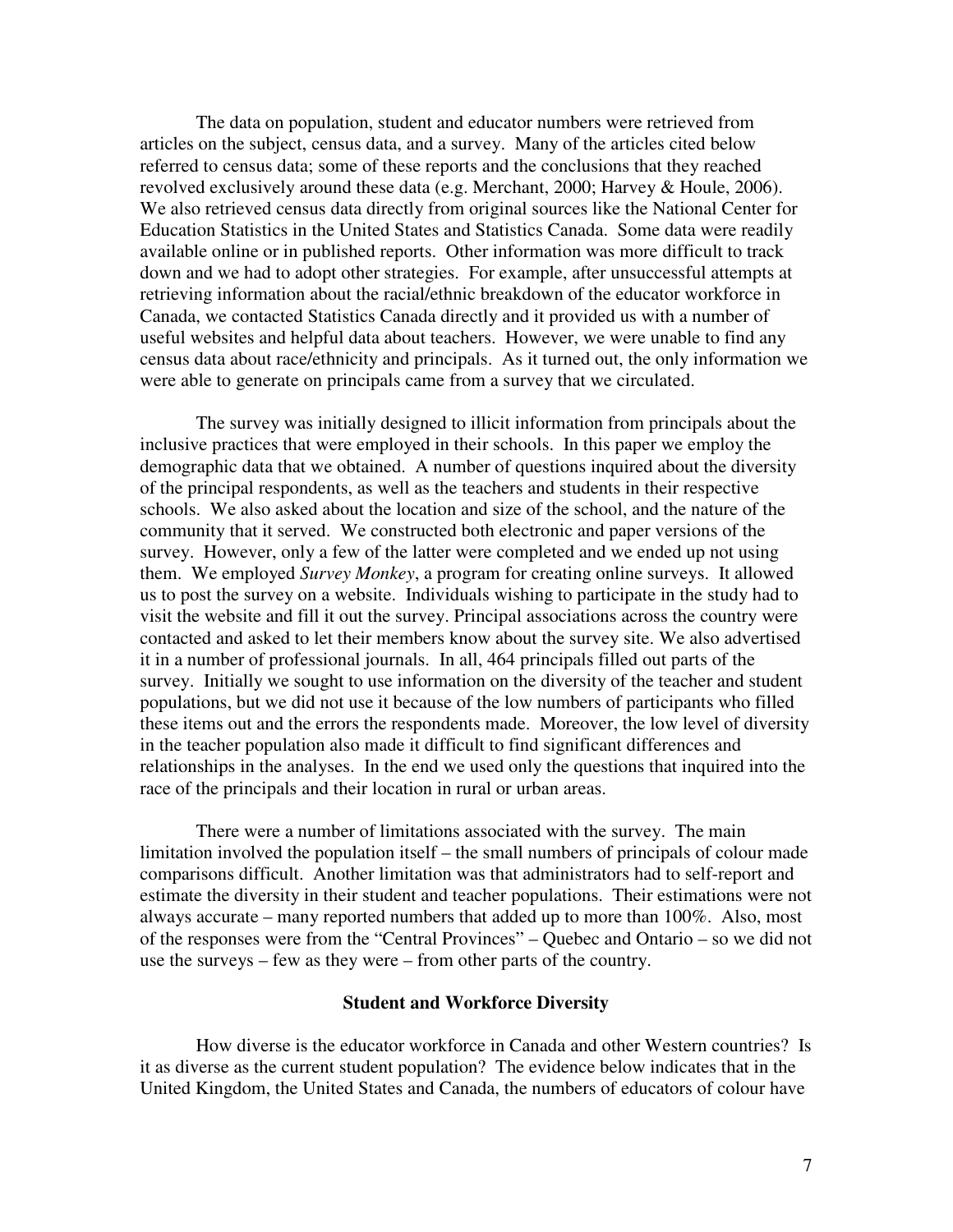not kept pace with the phenomenal growth in the numbers of students of colour. In fact, where the numbers are available, it appears that the ratio of "visible minority" or "minority" educators to "visible minority" or "minority"<sup>4</sup> students is falling, and in some instances, dramatically so.

 The proportion of educators of colour to students of colour in the United Kingdom and the United States continues to decline. A number of scholars and reports in the United Kingdom have expressed concern over this condition for some time now (Swann, 1985; Troyna, 1993; Siraj-Blachford, 1993; Bariso, 2001; Carrington et. al., 2005). In 1988, the Commission for Racial Equality found that only 2% of teachers were of minority origin, while the 1991 Census indicated that despite the increasing minority population, the percentage of minority teachers was only 2.5, with no indication that these numbers would change in the near future (Bariso, 2001). This disparity, however, is not unique.

 The situation in the United States is similar; the proportion of minority teachers and principals continue to decline relative to the minority student population. While the percentage of students of colour continues to rise dramatically, the percentage of teachers and principals of colour in the educator workforce continues to fall, prompting scholars like Irvine (1990) to inquire about "disappearing black educators." On the other hand, the number of students of colour continues to increase dramatically, from roughly 15% of the total student population in 1970 (U.S. Bureau of the Census, 1998) to 29.6% in 1986 (NCES, 2005) to between 38.2 % (NCES, 2006) and 41.3% (NCES, 2005) in 2003, a change of roughly 26% in 33 years. By 2035 the minority population will exceed 50% (Villegus & Lucas, 2004). This contrasts dramatically with the 2003-2004 total complement of principals (15.9%) and teachers (16.3%) of colour (NCES, 2006) and the trajectories of these populations.

Table 1 illustrates a number of significant differences among students, teachers and principals of colour in the United States. First, a significantly higher proportion of teachers, administrators and students of colour populate schools in central city areas than in urban fringe and rural areas. The second important difference is that students of colour constitute a much higher proportion of the total student population than both administrators and teachers of colour in all three areas. Third, the proportional of principals and teachers of colour has declined between 1993-94 and 2003-04. In some instances these declines have been significant. Finally, the decline in the proportion of the principal population has been greater than the decline in the teacher population.

#### **Table 1**

Minority Proportion of Principals, Teachers and Students in Urban and Rural Areas in the United States by Percentage

| Rural/<br>$r$ inge<br>.1tv<br>лшаг |
|------------------------------------|
|------------------------------------|

 $\overline{a}$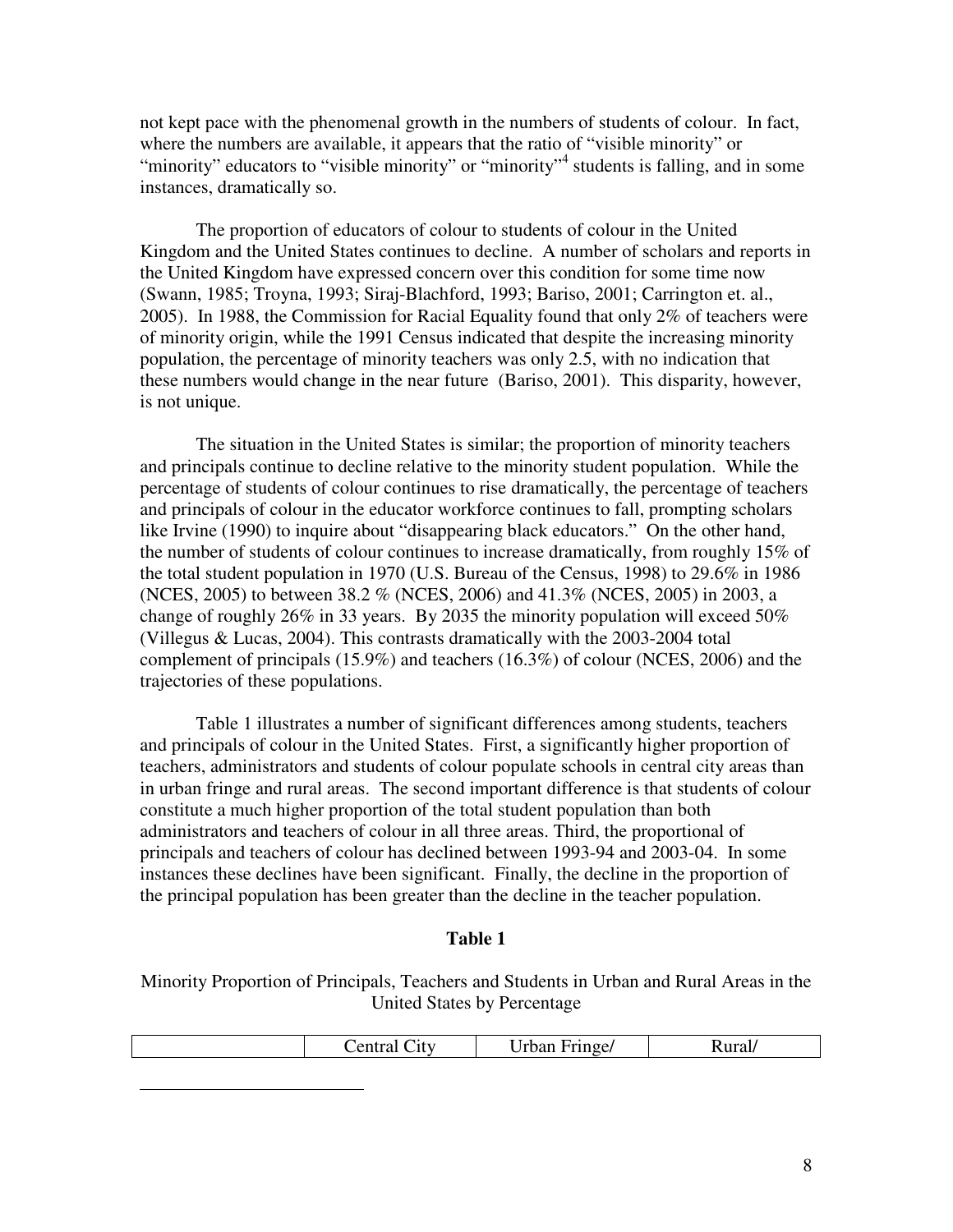|                         |       | Large Town | <b>Small Town</b> |
|-------------------------|-------|------------|-------------------|
| Principals 1993-94      | 43.2  | 27.8       | 18.7              |
| Principals 2003-04      | 37.6  | 12.0       | 9.1               |
| <b>Teachers 1993-94</b> | 31.6  | 19.7       | 17.0              |
| Teachers 2003-04        | 29.5  | 12.6       |                   |
| <b>Students 1993-94</b> | $- -$ | $- -$      | --                |
| Students 2003-04        | 64 O  | 31.O       | 22.5              |

(Merchant, 2000 from *Schools and Staffing in the United States: A Statistical Profile 1993-94* and NCES, 2006)

 Canada displays some of the same trends. Even though numbers about educators and students are not as accessible as they are in the United States, the available information indicates clearly identifiable patterns. The most obvious is that Canada is becoming much more visibly diverse than it once was. While the Canadian-born visible minority population should not be overlooked, the increase in racial diversity is due mostly to changing immigration patterns. Before adjustments in immigration policy in the 1960s, most immigrants came from European countries, particularly the United Kingdom (Boyd & Vicker, 2000). Since that time, the vast majority has emigrated from non-Western countries. Of the immigrants who have come to Canada since 1991, 80% have been visible minorities and 70% are of Asian heritage (Harvey & Houle, 2006). This visible minority population is increasing much faster than the white population. Between 1996 and 2001, it swelled by 25%, six times faster than the entire population, which increased by 4% during this same period. While the visible minority population sat at 13.3% of the total Canadian population in 2001, experts predict that it will blossom to between 19% and 23% by 2017 (Statistics Canada, 2005a). Most of these immigrants settle in the Metropolitan areas. Indeed, 73% of immigrants who arrived in Canada settled in the three largest cities – Montreal, Vancouver and Toronto. The visible minority populations of these cities<sup>5</sup> are 22.7%, 49.0% and 42.4%, respectively (Statistics Canada, 2007a). In the very near future the visible minority populations of Toronto and Vancouver will exceed 50% (Statistics Canada, 2005b). Even now, more immigrants than Canadian-born citizens reside in Toronto and Vancouver.

 Canada is also home to many native-born residents of colour. One of the fastest growing groups not included in the "visible minority" category is the Aboriginal people. Statistics Canada (2005d) considers Aboriginal people to be those who identify themselves as "North American Indian, Métis or Inuit, and/or are a Treaty Indian or a Registered Indian as defined by the Indian Act of Canada and/or are members of an Indian Band or First Nation and/or who have Aboriginal ancestry". Estimates of the Aboriginal population range between 3.3 and 3.6 of the total Canadian population (See footnote 3). Forty-five percent of these live in urban areas (Harvey & Houle, 2006). Two noteworthy characteristics of Aboriginal people include their growth and age. The

<sup>&</sup>lt;sup>5</sup> This does not include the metropolitan areas around the cities. The visible minority proportion for the metropolitan areas of Montreal, Vancouver and Toronto are 13.5%, 36.8%, and 36.8%, respectively (Statistics Canada, 2007a).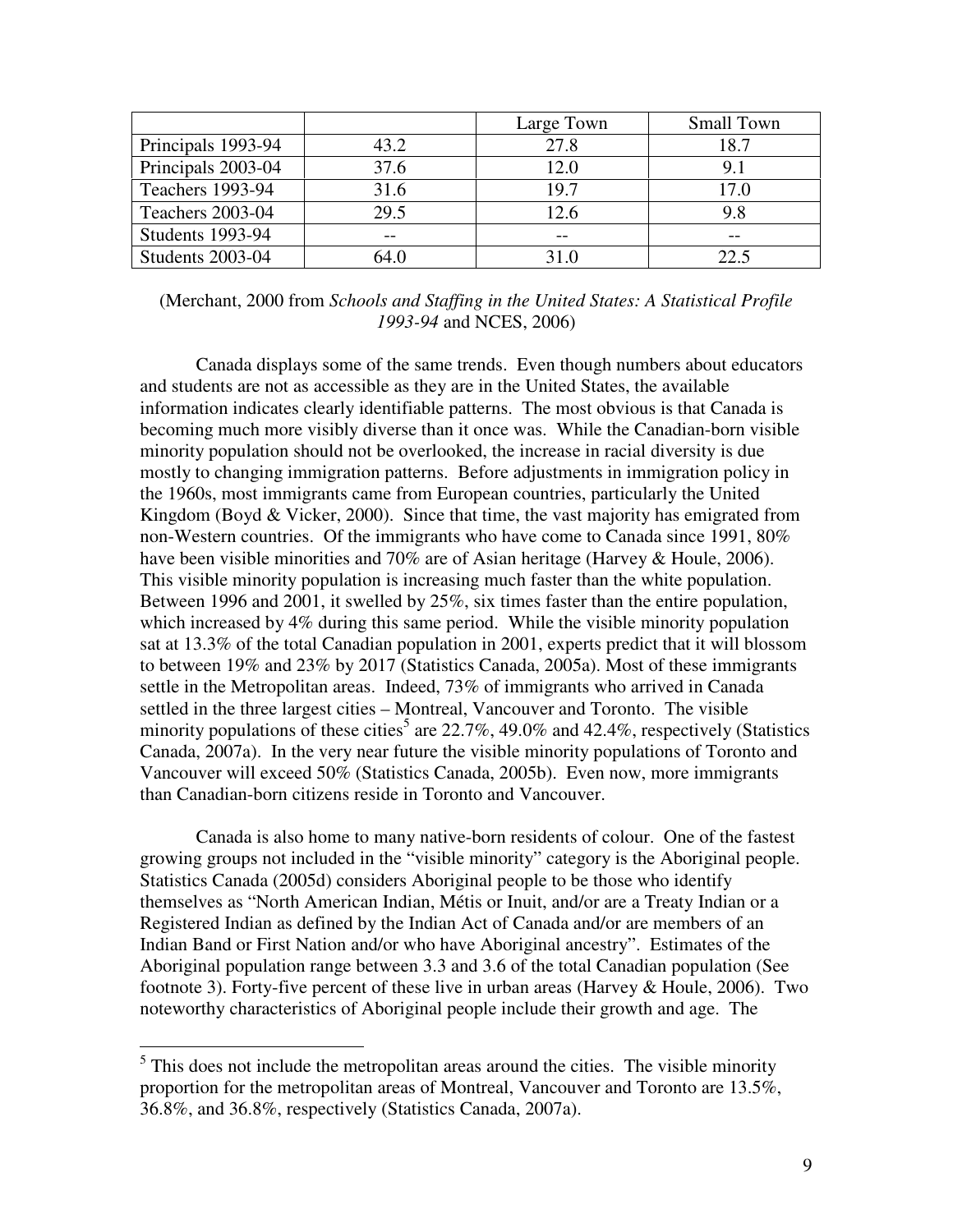numbers of Aboriginal people are increasing at a rapid rate. By 2017 it will have swelled by 35%. The percentage of Aboriginal people in Saskatchewan and Manitoba at this time will have risen to 20.7% and 17.6% of the respective populations (Statistics Canada, 2005d). Aboriginal people are also younger than the rest of the population. Thirty-three percent are below the age of 15, compared to 19.8% of the rest of the population (Statistics Canada, 2005d), and children up to 10 account for 40% of the urban Aboriginal population (Statistics Canada, 2007c). This has consequences for education. Across Canada Aboriginal children account for 5.2% of the total school population (Harvey & Houle, 2006).

 The number of students, teachers and administrators of colour are not as easy to discern. Even so, some useful information is available. Urban centers, for example, have a high percentage of school-age children who are "visible minorities." In Toronto and Vancouver almost half of this population were immigrants or a visible minorities in 2001. In other metropolitan areas in Canada, this proportion is between 15% and 22% (Harvey & Houle, 2006). Numbers from one urban school district may serve to illustrate the changing nature of diversity in these areas. For example, over the years from 1987, through 1991 to 1997, the proportion of white secondary students in the Toronto District School Board (TDSB)<sup>6</sup> shrank from 62% in 1987, to 54% in 1991, to 47% in 1997 (Cheng & Yau, 1999). The largest of the visible minority groups in 1997 included students who identified themselves as East Asian (19%), Black (10%), South East Asian (7%), South Asian (7%), Middle Eastern (3%), Latin American (3%), bi/multi racial (3%) and Aborginal (2%) (Cheng & Yau, 1999). Overall, 42% of all students were born outside of Canada, almost half of the students were non-native speakers of English, and they represented over 70 language groups (Cheng & Yau, 1999).

 Information on Canadian educators of colour mirrors patterns found in the United States. Even though Canadian agencies do not keep records as detailed as the Americans, the data that are available point out that the number of Canadian educators of colour has not kept pace with the increase in the numbers of people of colour in the general and student population. It illustrates that the proportion of principals and teachers of colour is significantly less than the diversity in the student population. Accounts of diversity in the teacher force are far and few between. Citing 1996 Census numbers, one such report recounts that 5.57% of the total Canadian elementary/secondary teaching and counseling population were visible minority or Aboriginal (Moll, 2001). More recent data on the 2001 Census illustrate that the percentage of teachers and counselors of colour in the elementary and secondary school workforce has not changed all that much, even though the numbers in the student and general population have increased quite a bit.

 6 Formerly, the Toronto Board of Education (TBE).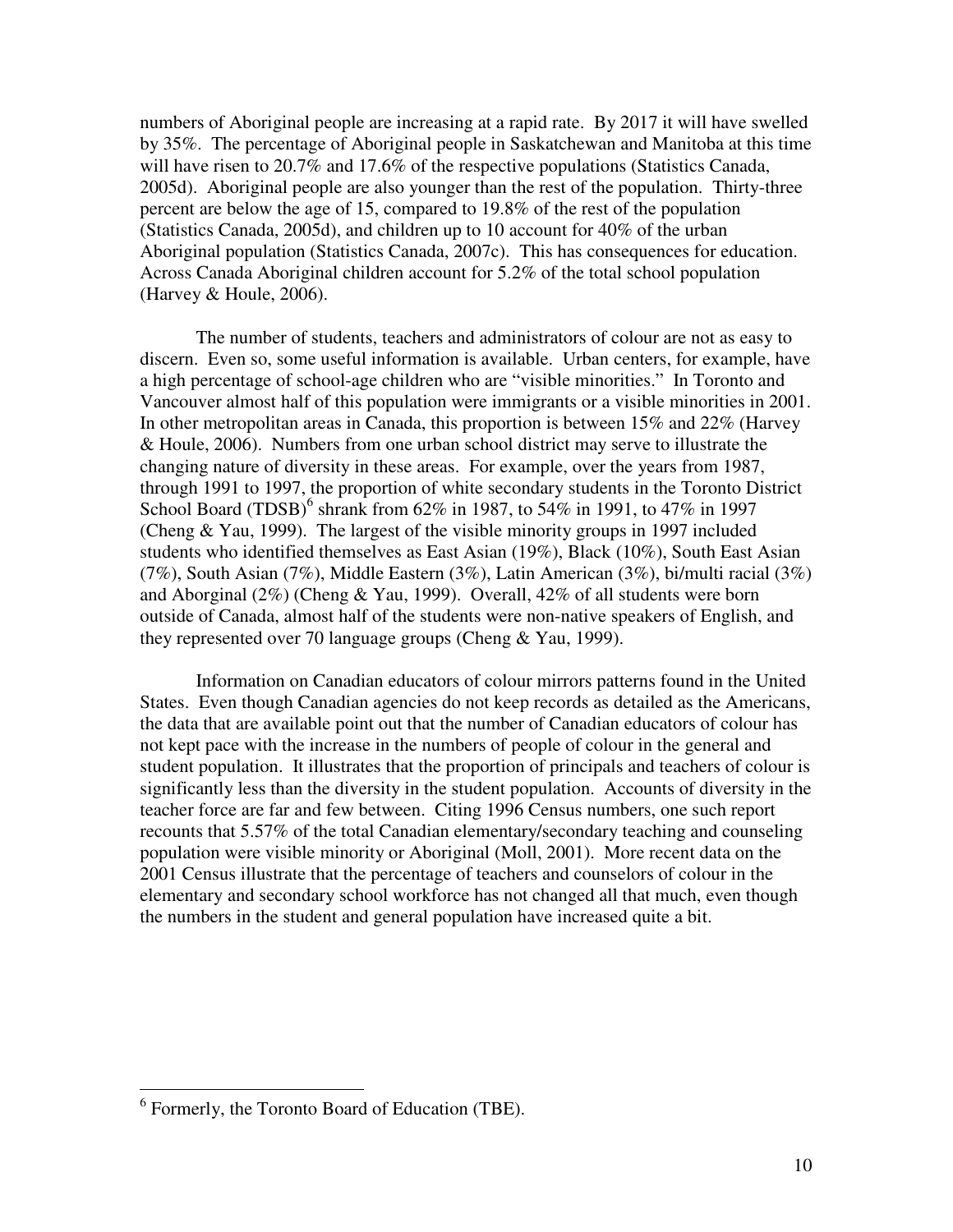## **Table 2**

|               | <b>Total Teacher</b><br>Labour Force | Visible Minority<br>Teacher<br>Population | Percentage<br>Visible Minority<br>Teachers | Percentage<br><b>Total Visible</b><br>Minority<br>Population | Percentage<br>Difference |
|---------------|--------------------------------------|-------------------------------------------|--------------------------------------------|--------------------------------------------------------------|--------------------------|
| Canada        | 412,955                              | 22,415                                    | 5.4                                        | $13.4^{8}$                                                   | 7.6                      |
| Quebec (Prov) | 96,190                               | 2,690                                     | 2.7                                        | 6.9                                                          | 4.2                      |
| Montreal      | 42,905                               | 2,305                                     | 5.3                                        | $13.5/22.7^9$                                                | 8.2/17.4                 |
| Ontario       | 162,240                              | 12,055                                    | 7.4                                        | 19.0                                                         | 11.6                     |
| Toronto       | 62,950                               | 9,260                                     | 14.7                                       | 36.8/42.4                                                    | 22.1/27.7                |
| B.C.          | 52,055                               | 4,645                                     | 8.9                                        | 21.6                                                         | 12.7                     |
| Vancouver     | 25,730                               | 3,935                                     | 15.2                                       | 36.8/49.0                                                    | 21.6/33.8                |

Visible Minority Teacher<sup>7</sup> and General Population in Canada and Selected Provinces and **Cities** 

(Sources: Statistics Canada 2005b, 2007a, 2007b)

Table 2 illustrates a number of significant differences in populations. The first, and most obvious, is that there is a significance difference between the percentage of visible minority teachers and visible minority students across Canada, in the three most populous provinces and in the three largest cities. Second, a much higher proportion of visible minority teachers teach in larger cities than in the general Canadian, Quebec, Ontario and British Columbia populations. In British Columbia, 84.7% of the visible minority population work in Vancouver. In Toronto and Montreal, the visible minority teacher populations constitute 76.8% and 85.6% of their respective provinces' total visible minority teacher workforces. But while these cities are home to more of these teachers, the percentage of the teacher workforce of the visible minority population is even smaller than it is throughout the respective provinces. This proportion shrinks even more when the metropolitan communities are excluded from the city numbers.

 Numbers on the diversity of Canadian principals are difficult to find. Individual school districts may have some information, but they do not readily advertise them. The Toronto Board of Education is one of the few that has some numbers on record. In 1982, it reported that it only had 3 non-white principals, 8% of the total. Five years later little had changed. It indicated that it 6% of its principals and 11% of its vice-principals were visible minorities (Cheng, 1987). Our survey indicated that current percentages were even lower. Table 3 indicates that only 12 of the 294 principals who responded to race/ethnicity item on the survey self-identified as visible minority. Of these, 3 indicated

<sup>&</sup>lt;sup>7</sup> The category that we employ from Statistics Canada (2007b) is "Secondary and Elementary Schools Teachers and Educational Counsellors"

<sup>&</sup>lt;sup>8</sup> This number does not include the Aboriginal population.

<sup>&</sup>lt;sup>9</sup> The numbers are for metropolitan areas/ and the actual city numbers.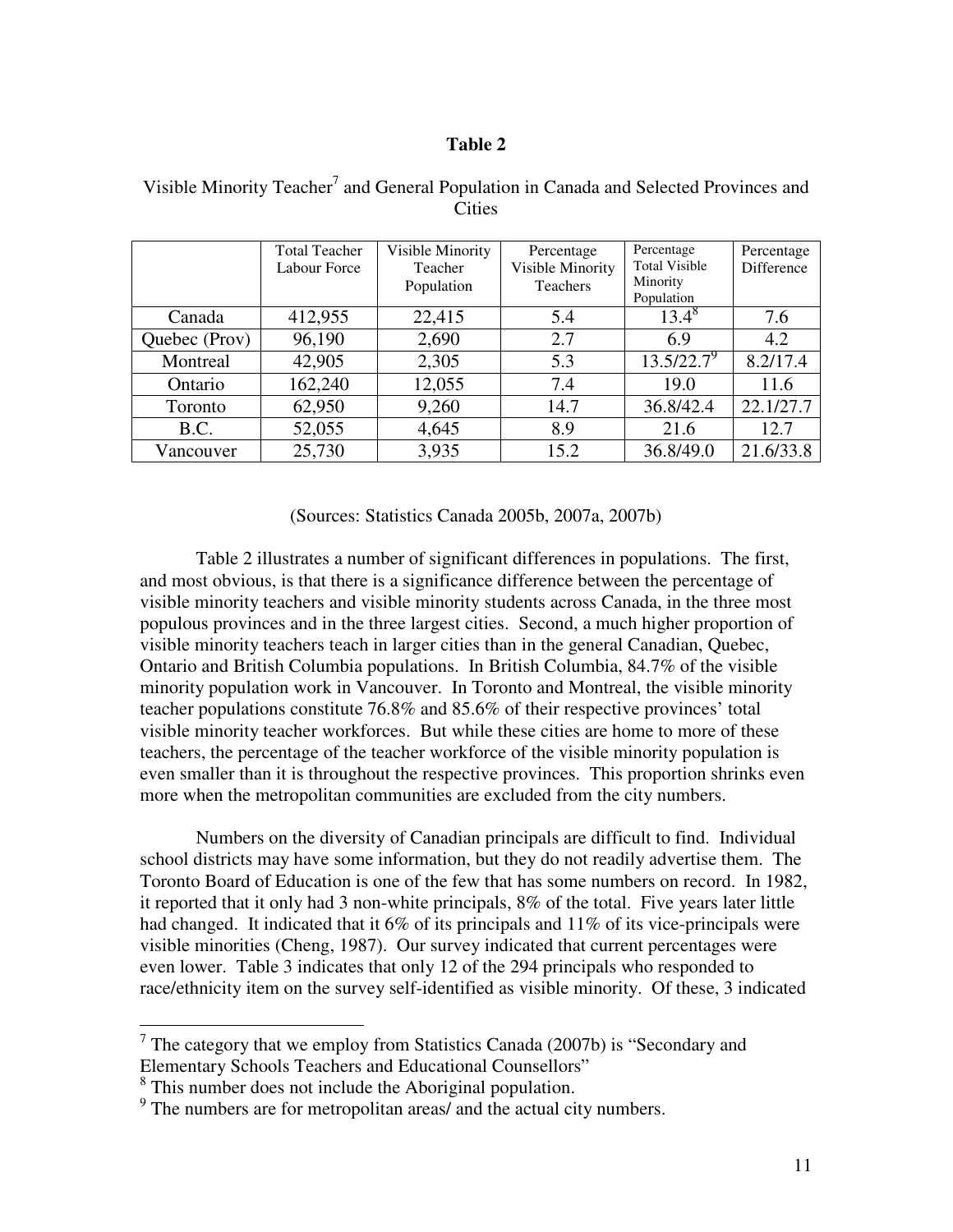that they worked in "rural areas", while the remaining 9 stated that they worked in schools in urban areas.

## **Table 3**

Numbers and Percentages of Visible Minority Principals in Urban and Rural Quebec and Ontario

|                            | Urban | Rural | Total |
|----------------------------|-------|-------|-------|
| Total Number of            | 211   | 83    | 294   |
| Principals                 |       |       |       |
| Number of Visible          |       |       |       |
| <b>Minority Principals</b> |       |       |       |
| Number of White            | 202   | 80    | 282   |
| Principals                 |       |       |       |
| Percentage of Visible      | 4.2   | 3.6   |       |
| <b>Minority Principals</b> |       |       |       |

 While we need to be cautious about making general statements from the 294 cases above, there are some striking differences. First and foremost, is the meager number of visible minority principals. Only 4.0% (12) identified themselves as visible minorities. While the percentage is slightly higher in urban areas, the numbers of visible minority principals are so small generally, that we really cannot make any generalizations about urban/rural differences.

 Data from the United States and Canada display similar trends in the numbers of students, principals and teachers of colour. The most obvious is that the proportion of the general visible minority population and of students of colour in the general population is much greater than the proportion of racialized elementary and secondary educators. In other words, there are many more students of colour than there are educators of colour. And even though more educators of colour work in urban areas, their numbers pale in comparison to the numbers of students of colour in cities. While the total percentages of principals (15.9) and teachers (16.3) are roughly similar in the United States, teachers outnumber principals of colour in Canada, that is, if we take the survey results at face value. The availability of longitudinal data in the United States allows us to conclude that, despite calls for increases in the numbers of educators of colour, the percentage of these educators relative to the percentage of students of colour is actually decreasing. Canada does not accumulate such detailed information. However, given that it mirrors the United States in most other patterns with respect to these groups, it would not be out of order to speculate that the percentage of educators of colour to students of colour is also decreasing. But if there are such good reasons for increasing the numbers of educators of colour why are there so few? If educators and policy makers continue to promote diversity among teachers and administrators why has progress been so slow? The next section attempts to answer this question.

## **Leaky Pipelines, Bottlenecks and Glass Ceilings**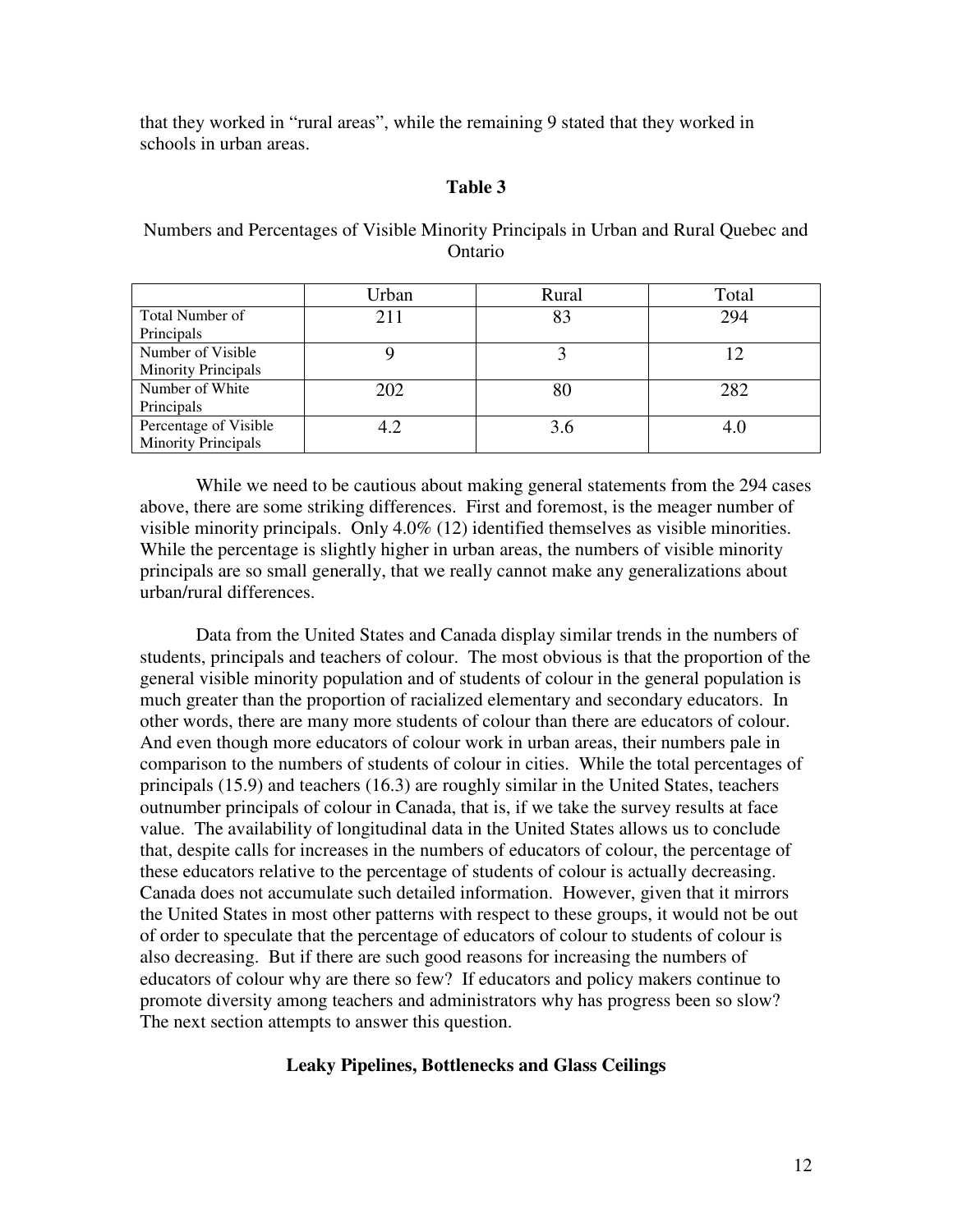Over the years, scholars have advanced a number of explanations for the meager numbers of educators of colour. Some employ metaphors to help clarify their theories. One popular metaphor that American academics use to understand the absence of educators of colour in the United States is the "leaky pipeline" (Villegus & Lucas, 2004; Brown 1999). They visualize their education system as a pipeline that transports students from one place to another, in much the same way that these devices deliver oil or water. Ideally, students enter the education pipeline as young children and are moved along through the elementary, secondary and post-secondary systems and into the world of work where, as adults, they take up positions as teachers and eventually administrators. The problem in the United States, however, is that the pipeline does not work as it is supposed to  $-$  it leaks. Students spill out at a number of places along the route. So by the time the various cohorts reach their final destination, their numbers are considerably depleted. The reduced numbers, however, represent a skewed cross-section of the population – more often than not students of colour are the ones who spill out of the system along the way. In the end, this spillage significantly diminishes the potential pool of teachers and administrators of colour.

 Research suggests that the pipeline metaphor is useful in helping us understand why there are not more educators of colour in the United States. Here the pool of potential educators is systemically eroded at every step of the schooling journey. The evidence is pretty clear. Students of colour – most obviously those of African and Hispanic heritage – performance less well academically, drop out in greater numbers and attend post-secondary institutions in fewer numbers than their white counterparts (Lee, 2002; NCES, 2005). This happens because they attend institutions that systemically marginalize them from the time they enter until they leave them. For many years now students of colour in the United States have been taught by teachers who expect little, treated in ways that stifled their learning, subjected to exclusive curriculum that distanced them from learning, and exposed to interaction styles that clashed with their cultures (Villegus & Lucus, 2004). These negative experiences have left enduring impressions, even on those students who have managed to survive the system (Gordon, 1994). Fewer and fewer of these students are unable to shake the unfavorable views they have of teaching and schools; many of them avoid teaching as a career option and opt for other vocations (Nuby & Doebler, 2000; King, 1993; Villegus & Lucas, 2004), further depleting the pool of potential educators of colour. But even those who choose the teaching professional continue to face significant obstacles. For example, fewer than 50% of African American teacher candidates who have successfully completed their post-secondary education pass teacher tests (National Collaborative on Diversity in the Teaching Force, 2004). More than this though, the mere prospect of taking the test dissuades many others from even taking this step. The difficulties people of colour experience do not end once they have secured a teaching job. Forty percent of them leave the profession before completing five years of teaching (Villegus & Lucas, 2004).

 The leaky pipeline metaphor appears to explain what happens to potential teachers and administrators in the United States. An unfriendly system of education leaves students of colour by the wayside at every step of they way – they leak out at every turn. By the time that the potential workforce of students of colour gets to a point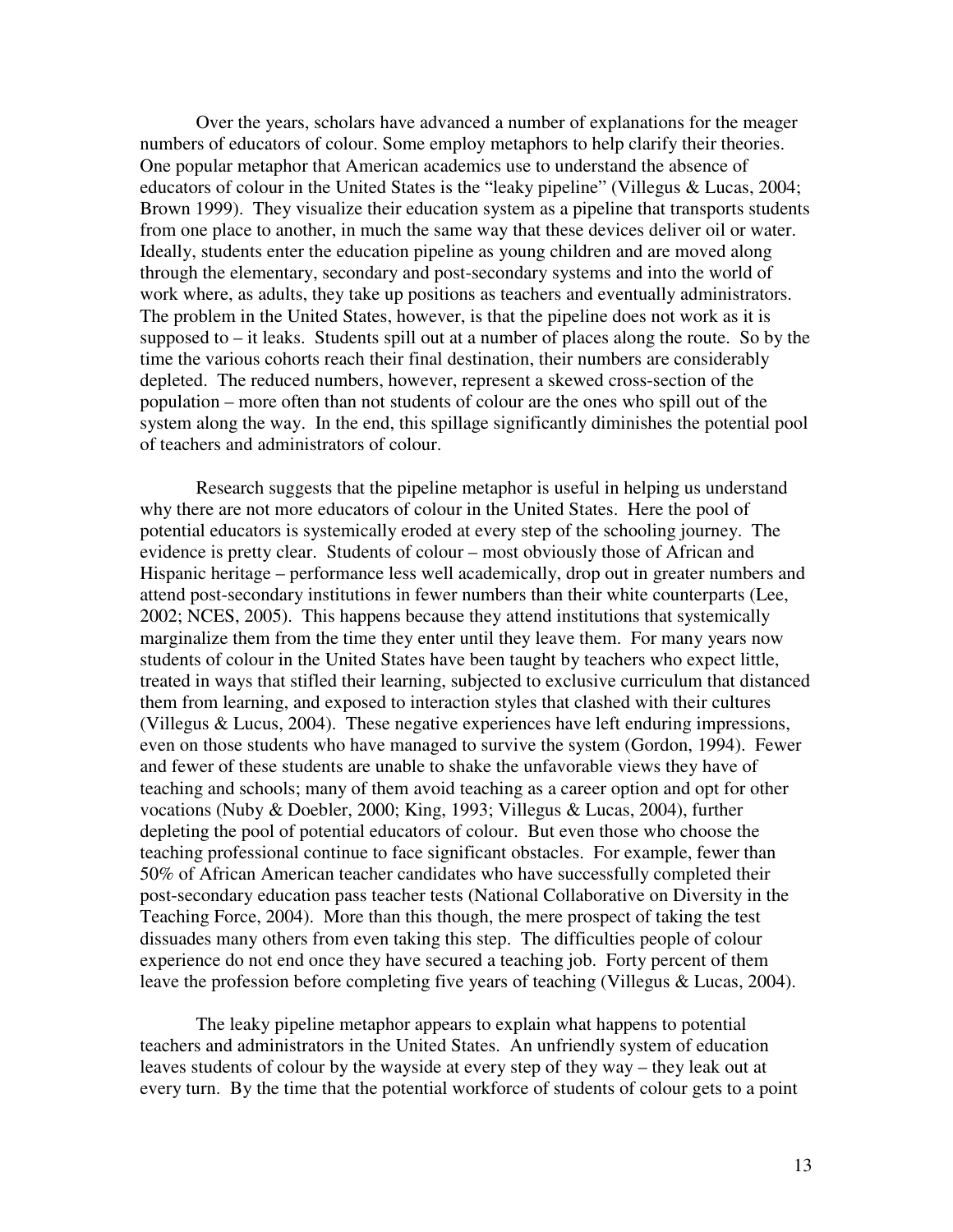where they can enter (or remain in) the teaching or administrator ranks, it is considerably reduced. In the end, there are just not that many candidates to choose from. Can this metaphor illuminate what is happening in Canada? The available evidence indicates that it is appropriate, but only to a point. Other metaphors may be more helpful.

 At first glance, it appears that the leaky pipeline does not reflect what is happening to potential teachers of colour in Canada. Unlike the United States where it is clear that many students of colour – in particular those of African and Hispanic heritage – do not make it through the school system, Canadian students of colour appear to succeed in greater numbers. What evidence there is suggests that more visible minority students have higher aspirations and achievement rates than their American cousins. Immigrant students – who constitute a greater proportion of the general population than they do in the United States – do as well as Canadian-born students colleagues on math and reading achievement tests at elementary and secondary levels (Woswick, 2001, 2004), and they aspire to go to university in greater numbers (Taylor & Krahn, 2005). Moreover, five of the six highest achieving groups at the post-secondary level are "racialized" (Herberg, 1990). But Canadian universities are not the only source of post-secondary graduates of colour. Many well-educated immigrants now come to Canada; as many as 4 out of 10 already have university degrees (Taylor & Krahn, 2005). Indeed, immigrants are now more likely to have a university degree than Canadian-born citizens. Thirty-four percent of immigrants who are between the ages of 35 and 44 have degrees, compared with 19% of Canadian-born citizens (Galabuzi, 2006). Within the education system, visible minority teachers have more academic credentials than their white colleagues (Blais  $\&$ Ouedraogo, In Press)

 It would be a mistake, however, to conclude that the Canadian education system does not lose particular groups of students along the way, that is, that it does not leak. Evidence suggests otherwise. Harvey  $&$  Houle (2006), for example, maintain that the success of some groups tends to mask the underperformance of others. Although there are no comprehensive "race-based" achievement data, selected studies of participation in particular programs point to patterns among student groups. For example, they indicate that the education system appears to place students of African and Aboriginal heritage at a distinct disadvantage. Research shows that African and Aboriginal students tend to be overrepresented in less challenging, basic and general level courses and underrepresented in advanced and university-bound options. They also drop out in greater numbers than other students (Wright, Tsuji & Dhanota, 1981; Wright,1985; Paquette, 1991; Brown, 1993; Anisef & Johnson,1993; Gilbert & Orok, 1993. Cheng & Yau, 1999; Tait, 1999; Statistics Canada, 2007c). Other detailed ethnographies and studies illustrate in greater detail the difficulties that these students experience in school (See for example, Solomon, 1992; Die et. al., 1996). On the other hand, some groups of Asian students appear to succeed in greater numbers than students of African and Aboriginal heritage.<sup>10</sup> They tend to be enrolled in the more challenging and university-bound secondary school courses in

 $\overline{\phantom{a}}$ 

 $10$  In contrast to a common belief, not all Asian students achieve high academic standings. See for example, Lee (1996).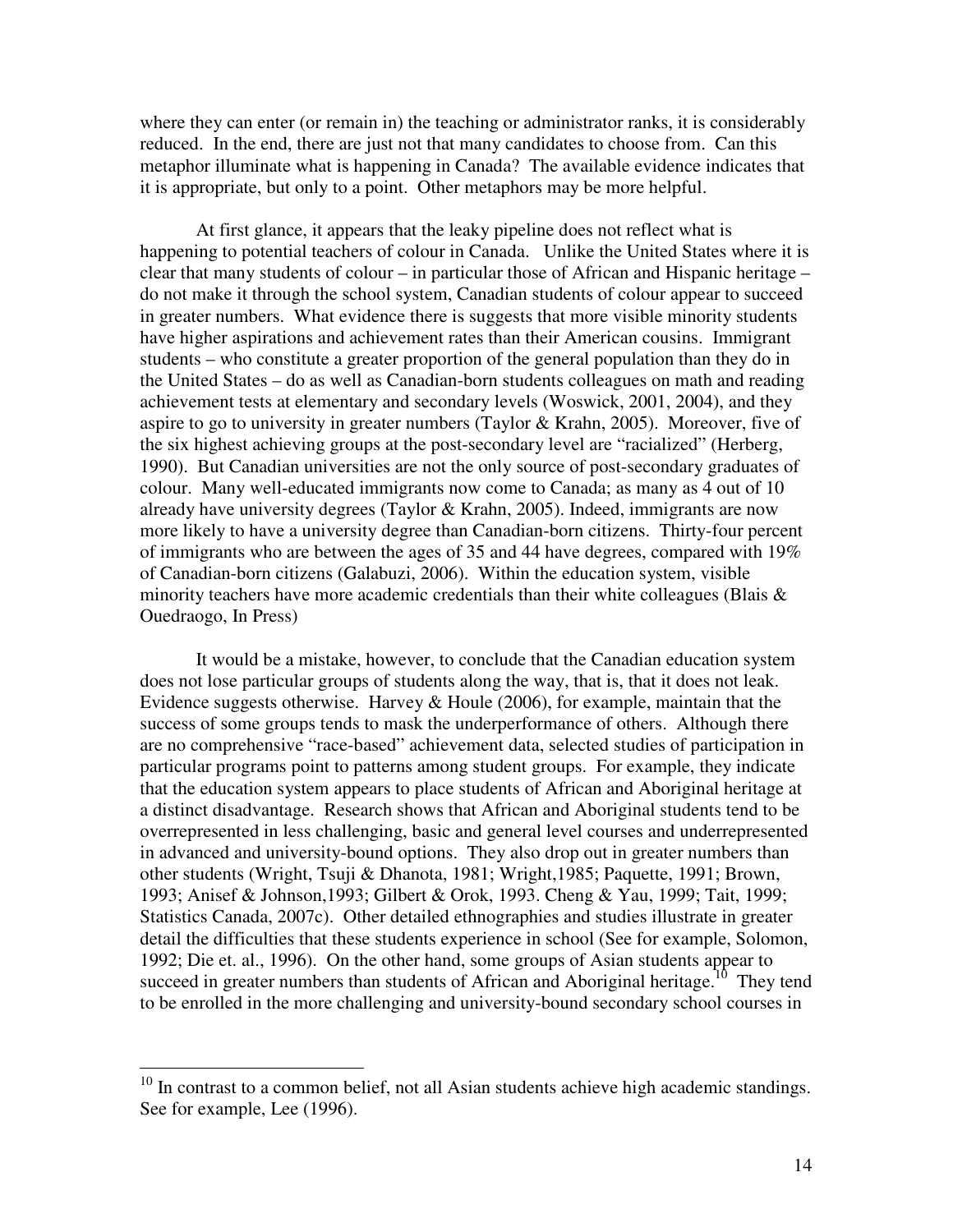greater numbers than other students (Paquette, 1991; Wright, Tsuji & Dhanota, 1982; Wright,  $1985$ ).<sup>11</sup>

Evidence from the above studies suggests that the dynamics associated with the development, recruitment and employment of educators of colour in Canada differs from what happens in the United States. The pool of potential Canadian educators of colour does not diminish along the way to the extent that it does in the United States. While some groups struggle, others persevere. But what also distinguishes Canada from the United States is the presence of many well-educated immigrant professionals, the product of a selective immigration process that favours them (Harvey & Houle, 2006). So while the ranks of potential educators of colour may be reduced by a system that disadvantages some groups of students, the many professional teachers that arrive from other countries also replenish them. Teaching is the fourth largest profession among immigrants (Citizenship and Immigration Canada, 2003). In contrast to the United States, Canada appears to have a comparatively more substantial pool of educators of colour from which to draw. While the education system responsible for developing teachers may be leaky, it need not depend entirely on itself for generating educators of colour. Leaky elementary, secondary and post-secondary educational institutions are not exclusively responsible for the low numbers of educators of colour. Part of the problem, it seems, lies elsewhere.

One of the reasons that there are so few educators of colour in Canada is that teachers of colour have difficulty finding jobs in their profession. This problem is particularly acute for internationally educated teachers (IETs). A recent study commissioned by the Ontario College of Teachers (2006) describes the experience of Ontario IETs – those who have managed to successfully pass the province's licensing requirements – as "dismal" and the outcomes of their job searches as "disastrous." The report claims "despite the fact that they (IETs) are highly experienced in teaching, many of them appear shut out of their profession" (p. 23). It found that IETs are 6 times more likely than other Ontario graduates to be unemployed in their first year of teaching, 10 times more likely to be unemployed because they could not find a teaching job, 3 times more likely to be underemployed, 3 times more likely to be in daily occasional teaching and, and 3 times less likely to have found a regular teaching job. Only 1 out of 5 (20%) have found teaching jobs, and of those, more than half (57%) are teaching only on an occasional daily basis. Even new Canadians who held high-demand qualifications in secondary math, physics or chemistry or French did not fair any better. Their overall unemployment rate is 43%, compared with 3% of Ontario graduates who specialize in French language. This lack of success is even the more striking, given their prior teaching experience. Almost all IETs (96%) report one or more years of teaching in

 $\overline{\phantom{a}}$ 

 $11$  But even students of colour who achieve high marks, move on to, and graduate from university, do not have ideal educational experiences. Like other students of colour, they also routinely experience discrimination in schools. In their study of Canadian schools, Ruck and Wortley (2002) found that all racial/minority groups were significantly more likely than White students to perceive discrimination in terms of various aspects of their treatment at school. The difference for the higher achieving students is that they persevere with their studies even in the face of this discrimination.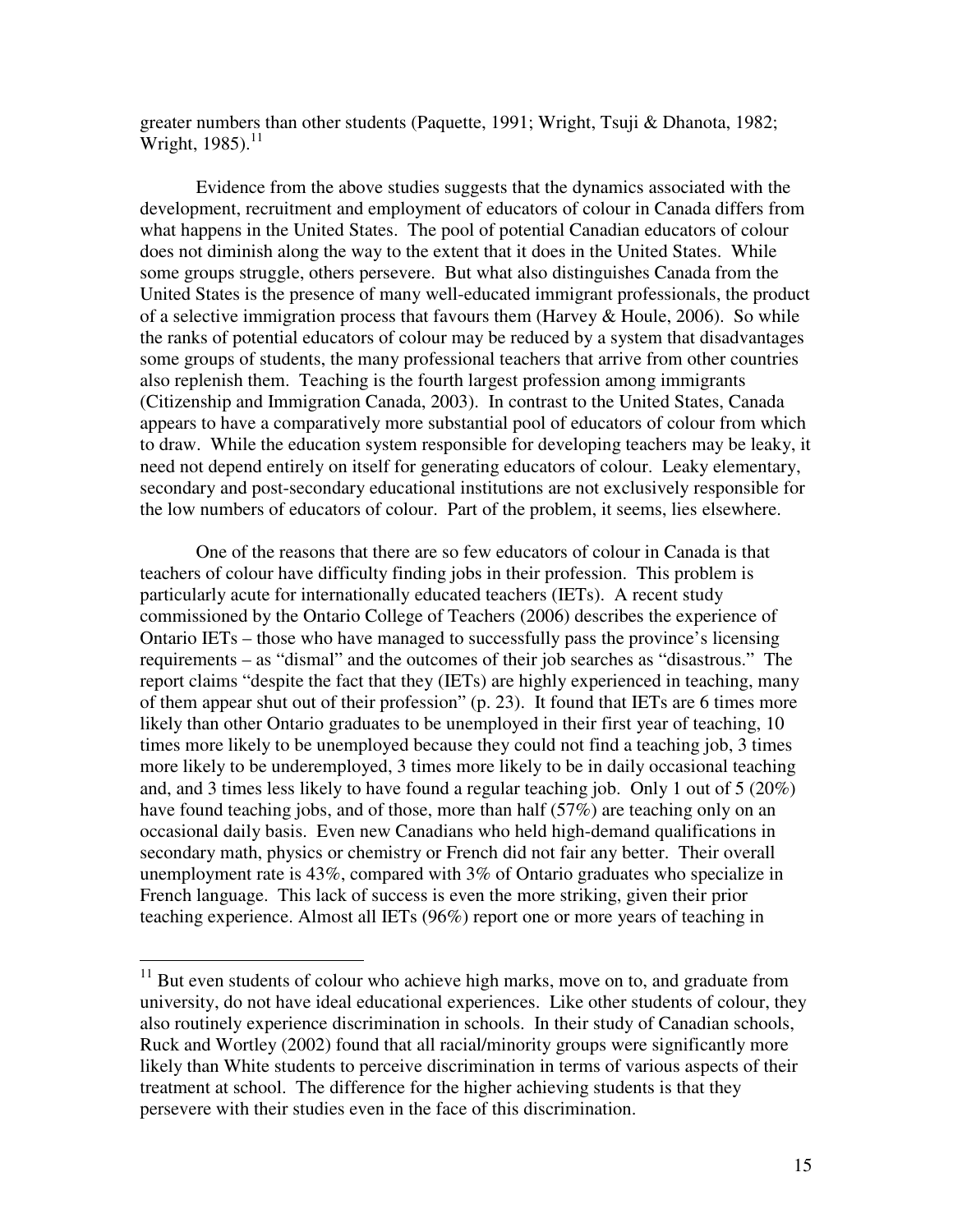another jurisdiction prior to certification in Ontario. One of the study participants summed the immigrant experience well up by stating "There is an undeniable preference for non-immigrant teachers over immigrated ones. This fact despite the experience and qualifications I hold" (Ontario College of Teachers, 2006, p. 28).

The situation for Ontario-based internationally educated teachers is not unique; they are not the only well-educated professionals who experience difficulty getting into the Canadian workforce. In 2001, 70% of all immigrant professionals had difficulties finding work (Galabuzi, 2006). Like Ontario teachers, these professionals experience problems both with hiring and regulating processes. Most professions, trades and occupations in Canada require prospective employees to meet set standards of performance or demonstrated ability before issuing licenses to them. In many cases, though, these regulators are not familiar with international education, training, or professional standards. Little information about licensing processes, too few reliable tools for assessing credentials and other prior learning, the lack of competency-based licensing and language testing, inadequate bridging, supplementary training and internship opportunities, the limited transparency in licensing process, the absence of feedback and appeal processes, and the costs associated with the various steps place the prospect of acquiring a professional license out of reach for many well-educated immigrants (Galabuzi, 2006). Some try to acquires licenses and fail; others simply are not in a position to enter into licensing activities. What is particularly striking about the IET numbers cited above, is that they account just for those individuals who have managed to get through the stringent regulating process. There are, no doubt, many others who were unable or unwilling to acquire their teaching license. Many of these professional teachers, like their fellow internationally educated professional colleagues, find themselves in other less challenging and lucrative areas of work. Of those who do not find work in their first 3 years after immigration, 90% will end up permanently in other sectors (Galabuzi, 2006). Many of these jobs will be in lower end, semi or nonskilled areas.

Internationally educated professionals face other significant hurdles once they manage to acquire their licenses. Most significantly, they have to convince potential employers that they can do the jobs for which they have been trained and, in many cases, successfully practiced in other countries. As the numbers indicate, however, Canadian employers continue to be skeptical. Like the general public, they believe that immigrants from "third-world countries" hold inferior "human capital." Employers find immigrants less attractive than Canadian-born and trained job seekers because of their short stay in the country, the lack of Canadian qualifications, low language and communication facilities, and their inability to "fit in" (Galabuzi, 2006). These disproportional hiring practices also extend to racialized groups generally. Despite their comparative educational qualifications, in 1996 racialized groups had an unemployment rate of 16% compared to 11% in the rest of the population. Galabuzi (2006) concludes that discriminatory practices in the labour force dictate racialized group members do not get fair economic and occupational returns from their educational attainments.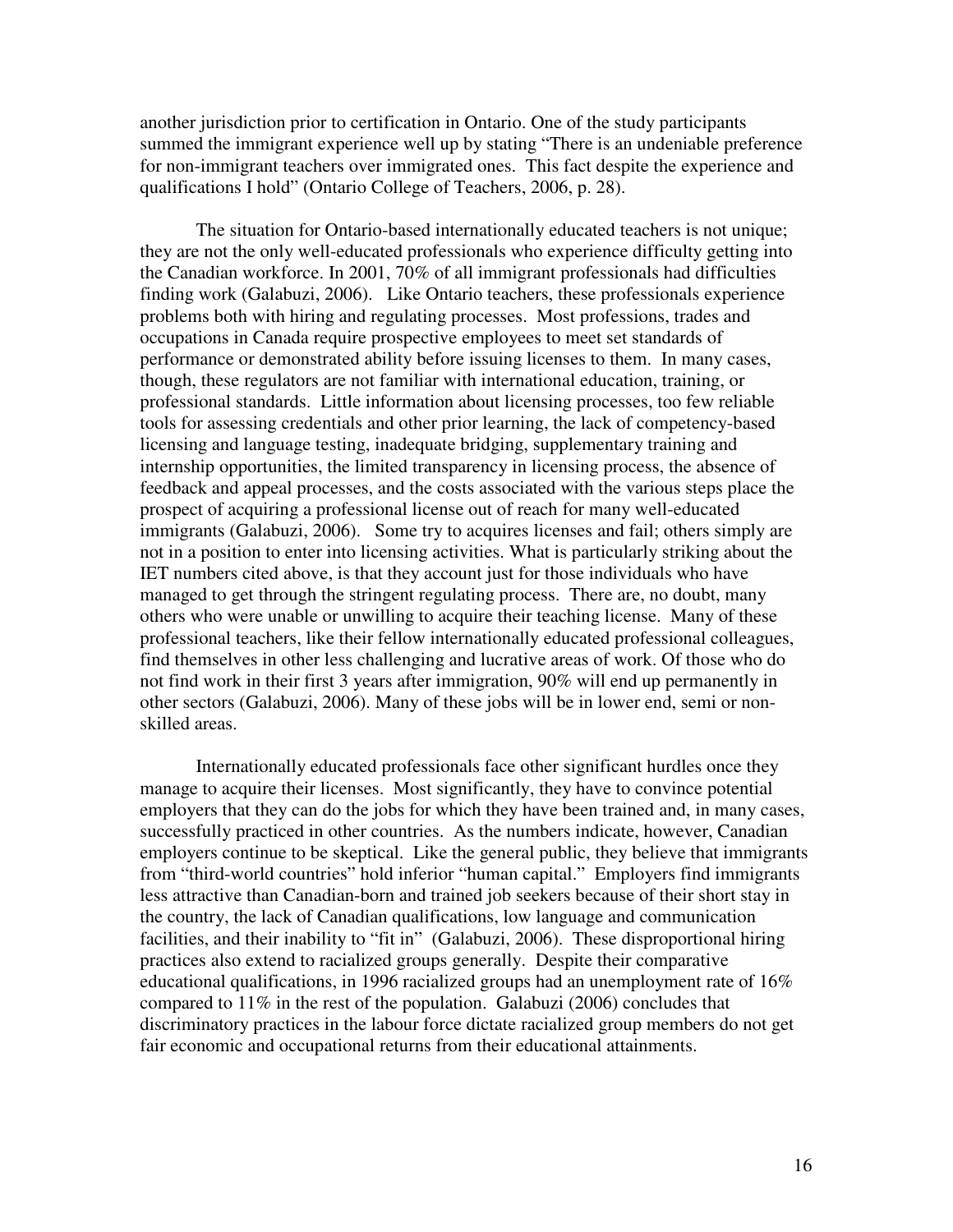Two institutional dynamics complicate efforts to increase the number of educators of colour in Canada – inequitable schooling practices that persistently disadvantage some groups of students and discriminatory licensing and hiring practices. While the numbers of internationally educated teachers coming to Canada may replenish a somewhat depleted pool of potential educators of colour, they do not translate into actual teaching positions. Educators of colour, particularly immigrant teachers, encounter significant obstacles in their quest for work. The leaky pipeline metaphor, however, only goes so for in accounting for the meager numbers of educators of colour. Others metaphors may be more useful. One of these is a bottleneck. Jimenez (2003, p. f9) characterizes this dysfunctional process as a "bottleneck." She says "Canada is recruiting the right kind of people, but they are stuck in a bottleneck, as the agencies and bodies that regulate the fields of medicine, engineering, teaching and nursing struggle to assess their qualifications." But the bottleneck metaphor also does not adequately capture the dynamics of the process. Bottlenecks simply slow progression down; eventually, though, all things pass through. This is not necessarily the case for IETs and other racialized groups. While some may eventually land a teaching job, many others will not. In this sense a bottleneck metaphor is not appropriate because many potential teachers of colour will never get through the "bottleneck."

A "glass ceiling" metaphor accounts more completely for the intractability of employment dynamics in the education system. Ceilings are barriers; they limit how far one can proceed in a particular direction. Scholars often use ceiling metaphors to illustrate how particular individuals and groups are prevented from moving up organizational hierarchies or stepping into prestigious jobs. For example, these metaphorical ceilings prevent women from occupying high-level managerial positions. (Arfken et. al., 2004; Livingstone & Pollock, 2004; Wilson, 2002). The same thing happens to IETs. Despite their qualifications, these teachers encounter a barrier that prevents them from gaining employment in their chosen profession. They bump up against this ceiling, and they can go no further. More often than not, they will eventually find themselves either unemployed or underemployed in jobs for which they are overqualified. But the ceiling that these educators encounter is no ordinary ceiling. It is glass, and so it is invisible, at least to some – more often than not, those who buy into the liberal ideal that everyone will be able to compete on an equal footing for what the world of work has to offer. Among those who fail to notice this ceiling are those who belong to groups who are not impeded by these barriers, like white English-speaking males, and those who come to a new country full of hope, like many IETs (see for example, Ogbu, 1994). But as many IETs will soon discover and many members of racialized groups who have been in the system will already know, the competition for jobs and other rewards is not fair (Anisef et. al, 2003). It occurs on unequal ground and routinely favours some groups over others. And so for many educators of colour, a job in the teaching profession will be forever out of reach, unless of course action is taken to change the system that spawns the barriers.

# **Working Towards a Diverse Educator Workforce**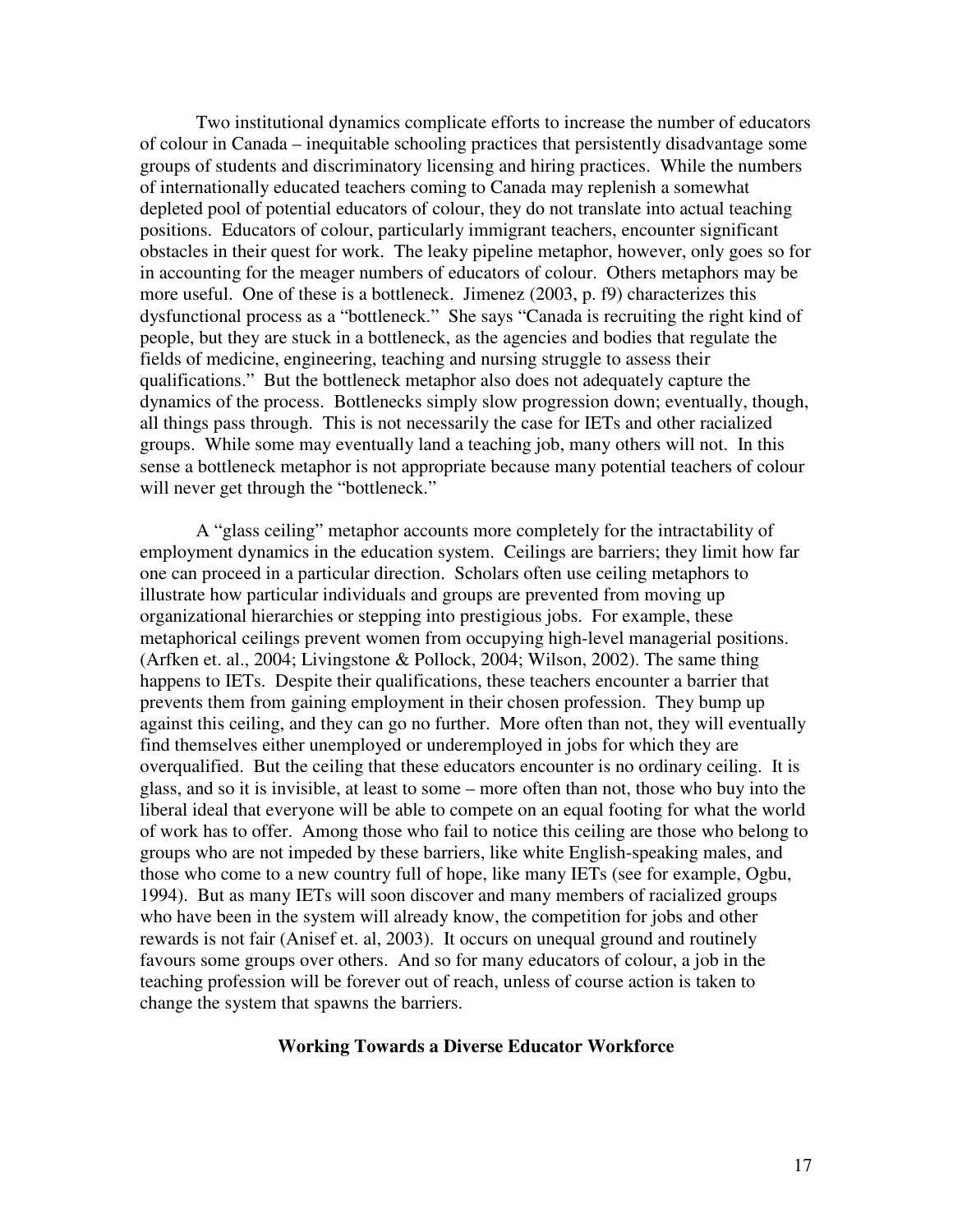The Canadian educator workforce displays considerably less diversity than the current general and student population. Despite calls for increasing the number of elementary and secondary teachers and principals of colour, the quantity of these educators continues to pale beside the numbers of students of colour in Canada, particularly in the largest cities. These shortages can be traced to two institutional shortcomings – inequitable schooling practices that limit the number of students willing and able to enter the teaching force and discriminatory licensing and hiring practices that prevent those who have already completed their teacher education programs from entering the profession. Because these are such significant barriers, changing the current situation requires action on both local and global fronts. Progress can only be made if educators, policy makers and regulators attend to dysfunctional elements of the system that hold back potential educators of colour, but such progress will not likely stand for long if everyone does not also target the inequitable institutions and communities that have spawned these problems.

 Scholars have provided a number of solid suggestions for getting more students and community members of colour interested in teaching profession, making it possible for them to enter teacher training programs, and getting them licensed to teach. These include introducing programs that train potential teachers while they are employed, exposing students at a young age to teaching as a profession, educating para-educators, distributing scholarships and grants, and forgiving loans (National Collaborative on Diversity in the Teaching Force, 2004). Accomplishing these ends requires that schools of education actively recruit students of colour, that they provide adequate support for these students once they begin their university programs, and that they collaborate with school systems (Villegus & Lucas, 2004; Nuby & Doebler, 2000). A number of Canadian faculties of education have recognized the disparity between the teacher and educator workforce and have begun to strategically diversify their teacher candidate cohorts. Questions remain, however, about the way in which their diversity-related policies will be interpreted and how well they will actually work. Preliminary research indicates that these efforts need to be accompanied by greater attention to aligning information that applicants receive with application instructions and technology (Stead, 2007).

 Educators, policy-makers, administrators and regulators also need to pay more attention to the licensing and hiring procedures and practices. Devising fair licensing practices requires that those responsible make sure that candidates are provided with adequate information about the process, ensure that their methods for assessing credentials and prior experience are reliable, introduce competency-based licensing and language testing, provide adequate bridging, supplementary training and internship opportunities, make the licensing process transparent, provide feedback to candidates and make sure that appeal processes are in place (Galabuzi, 2006). Alternate routes to licensing should also be considered (Villegus & Lucas, 2004). Those involved in both licensing and hiring processes also need to make sure that they have adequate knowledge of other systems and be aware of their inherent stereotypical biases and prejudices. They need to know that many of their common-sense assumptions about standards and practice may routinely disadvantage professionals of colour.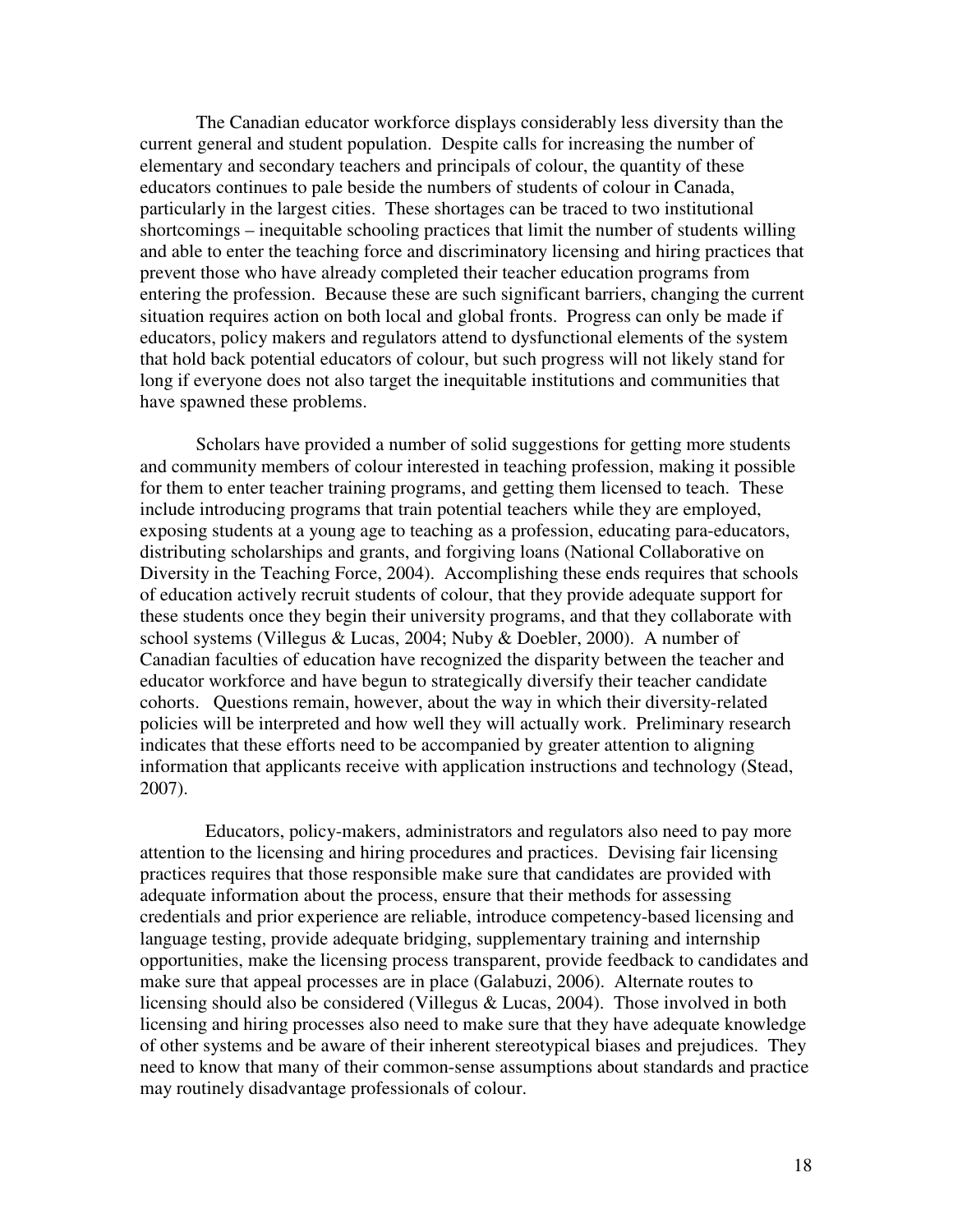Diversifying Canada's educator workforce will also hinge on making schools and communities more equitable places. Increasing the number of teachers and administrators of colour will also require that more students of colour make it through the system. Currently, not enough students of colour graduate from post-secondary educational institutions. Educators and policy-makers need to understand that schools do not work for some groups of students and they need to assist others so that they too can recognize these inequities. Understanding, however, is not enough; they also need to act if they are going make educational institutions more inclusive for those who are consistently excluded. This work also must go hand-in-hand with making local and global communities more inclusive and equitable. Indeed fair educational, licensing and hiring practices can be sustained only if the communities in which they occur are also equitable and inclusive places.

A more diverse educator workforce has much to offer our educational institutions, our students and our communities. If we truly value diversity then we owe it to ourselves to find ways to increase the numbers of teachers and administrators of colour in our education systems. This may prove to be a challenging endeavor, but it is one well worth pursuing.

#### **References**

Anisef, P., & Johnson, L. (1993). *The Young Adult Learner: Fifteen to Eighteen Year Old Students in the Ontario English-Language School System Vol. I & 2, Toronto*: Queen's Printer for Ontario.

Anisef, P., Sweet, R. & Frempong, G. (2003). Labour market outcomes of immigrant and racial minority university graduates in Canada. *Journal of International Migration and Integration* 4 (4), 499-522.

Arfken, D., Bellar, S. & Helms, M. (2004). The ultimate glass ceiling revisited: The presence of women on corporate boards. *Journal of Business Ethics* 50, 177-186.

Bariso, E. (2001). Code of professional practice at stake? Race, representation and professional in British Education. *Race, Ethnicity and Education* 4 (2), 167-184.

Blais, J. & Ouedfaogo, S. (In Press). A cross-sectional sketch of a few demographic characteristics of teachers in Canada. In D. Gerin-Lajoie (Ed.) *Educators' discourses on student diversity within the Canadian educational policy context*. Toronto: Canadian Scholars Press.

Bowen, E. (1988). Getting Tough. *Time*. February 1. 100–106.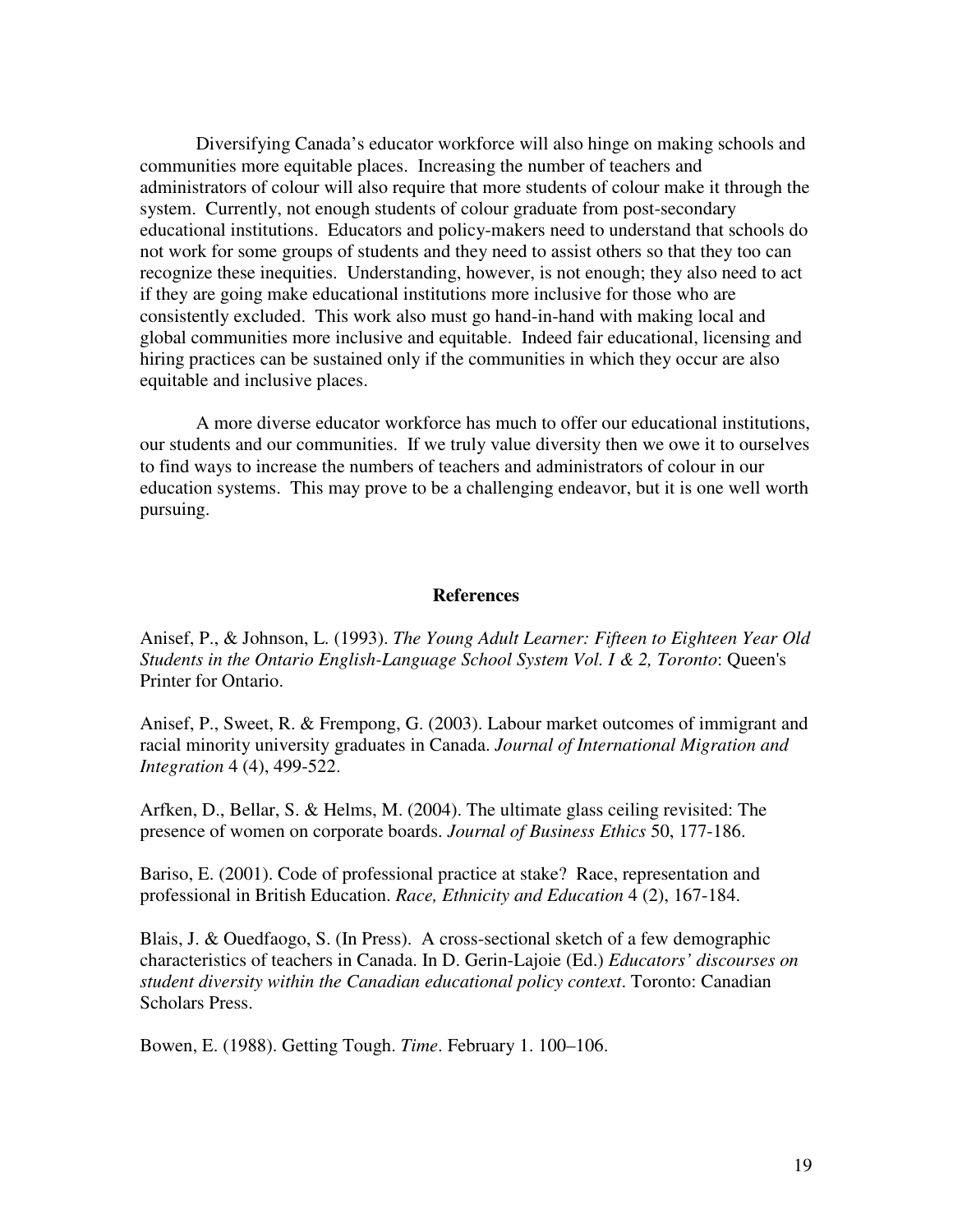Boyd, M. & Vickers, M. (2000). 100 years of immigration in Canada. *Canadian Social Trends.* 58, 2-13.

Brown, R.S. (1993). *A follow-up of the grade 9 cohort of 1987 Every Secondary Student Survey Participants.* Toronto: Toronto Board of Education.

Brown, J. (1999). Factors that influence African American male teachers' educational and career aspirations: Implications for school district recruitment and retention efforts. *Journal of Negro Education* 68 (3), 280-292.

Brown, F. (2005). Afrcian Americans and school leadership: An intoroduction. Educational Administration Quarterly 41 (4), 585-590.

Carrington, B, Bonnett, A., Demaine, J., Hall, I., Nayak, A., Short, G., Skelton, C., Smith, F. & Tomlin, R. (2005). *Ethnicity and the Professional Socialisation of Teachers: Final Report to the Teacher Training Agency*. London: Teacher Training Agency.

Cheng, M. (1987a) Visible Minority Representation in the Toronto Board of Education: Staff Changes, 1986. (Research Report #183). Toronto: Toronto Board of Education.

Cheng, M. (1987b) Who Seeks the Work? A Pre-Employment Pilot Survey. (Research Report #184). Toronto: Toronto Board of Education.

Cheng, M. (1987c) Representation of Visible/Racial Minorities in the Toronto Board of Education Work Force, 1987. (Research Report #186). Toronto: Toronto Board of Education.

Cheng, M. & Yau, M. (1999). *The 1997 Every Secondary Student Survey: Detailed Findings.* Toronto: Toronto Board of Education.

Citizenship and Immigration Canada (2003).

Cizek, G. J. (1995). On the limited presence of African American teachers: An assessment of research, synthesis, and policy implication. *Review of Educational Research* 65, 78-92.

Dei, G., Mazzuca, J., McIsaac, E. & Zine, J. (1996). *Reconstructing "Drop-out": A Critical Ethnography of the Dynamics of Black Students' Disengagement from School.* Toronto: University of Toronto Press.

Foster, L. (2005). The practice of educational leadership in African American communities of learning: Context, scope and meaning. *Educational Administration Quarterly* 41 (4) 689-700.

Foster, M. (1993). Education for competence in community and culture: Exploring the views of exemplary African American teachers. *Urban Education* 27 (4), 370-394.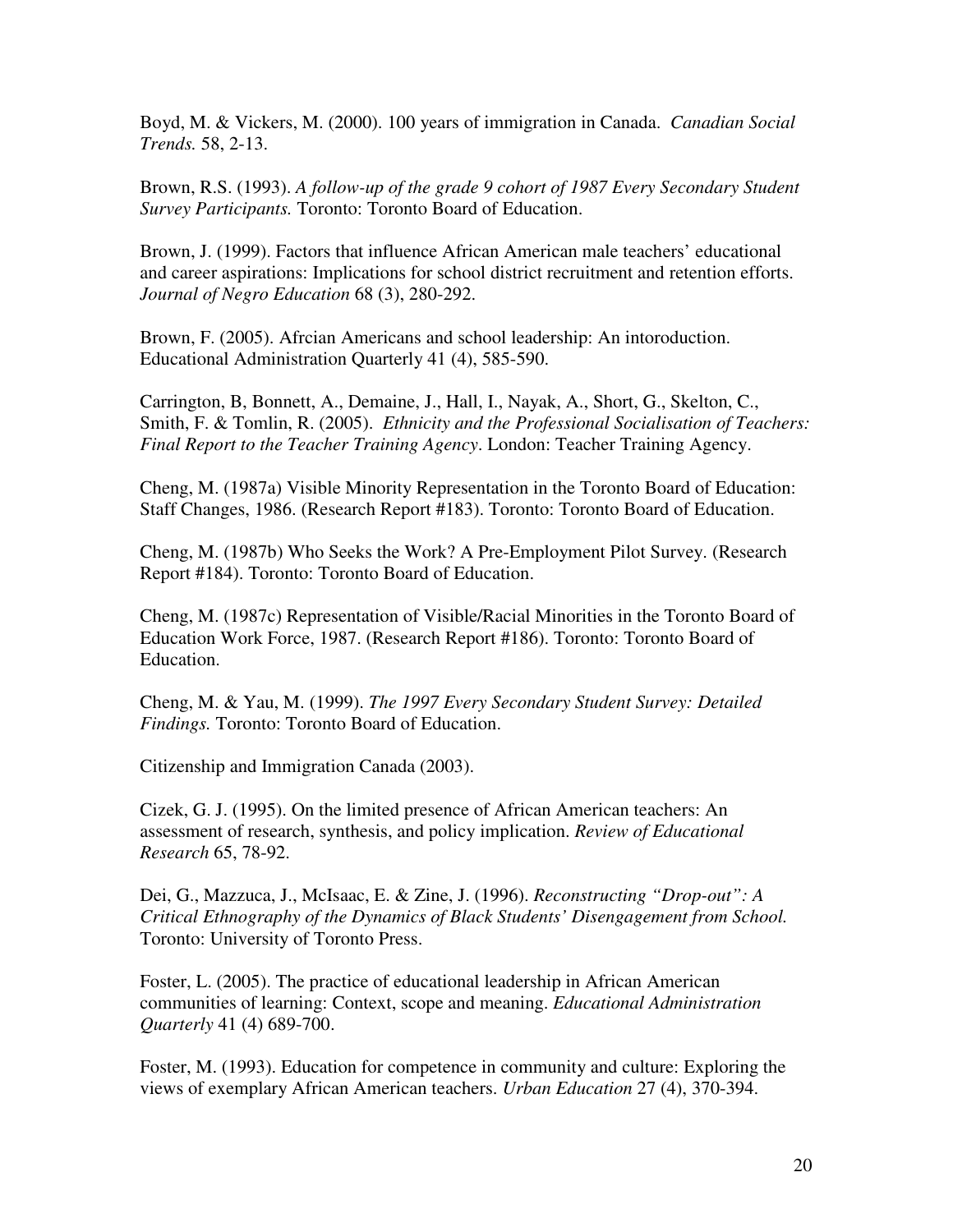Galabuzi, G. (2006). *Canada's economic apartheid: The social exclusion of racialized groups in the new century.* Toronto: Canadian Scholars Press.

Gilbert, S., & Orok, B. (1993). School leavers. *Canadian Social Trends*, 30, 2-7.

Gooden, M. (2005). The role of an African American principal in an urban information technology high school. *Educational Administration Quarterly* 41 (4), 630-650.

Gordon, J. (1994). Why students of color are not entering teaching: Reflections from minority teachers. *Journal of Teacher Education*. 45 (5), 346-253.

Harvey, E. & Houle, R. (2006). *Demographic Changes in Canada and their impact on Public Education.* Toronto: The Learning Partnership.

Henze, R., Katz, A., Norte, E., Sather, S. & Walker, E. (2002). Leading for diversity: How school leaders promote positive interethnic relations. Thousand Oaks, California: Corwin. \

Hesch, R. (1996). Antiracist educators sui generis? The dialectics of Aboriginal teacher education. Canadian Review of Sociology and Anthropology, 33, 269-289.

Herberg, E. (1990). Ethno-racial socio-economic hierarchy in Canada: Theory and analysis of the new vertical mosaic. *International Journal of Comparative Sociology* 31 (3-4), 206-221.

Irvine, J. (1988). An analysis of the problem of the disappearing Black educator. *Elementary School Journal* 88 (5), 503-514.

Irvine, J. (1990). *Black students and school failure*. Westport, CT: Greenwood Press.

Irvine, J. & Armento, B. (2001). *Culturally responsive teaching: Lesson planning for elementary and middle grades.* New York: McGraw-Hill.

Jimenez, M. (2003). We are all capable people. *The Globe and Mail*. October 25, p. F9.

Klassen, T. & Carr, P. (1996). Racism, minority and ethnic groups, education?? Canadian Ethnic Studies 28 (2), 126-142.

King, S. (1993). The limited presence of African-American teachers. *Review of Educational Research* 63 (2), 115-150.

Ladson-Billings, G. (2005). Is the team all right? Diversity and teacher education. Journal of Teacher Education 56 (3), 229-234.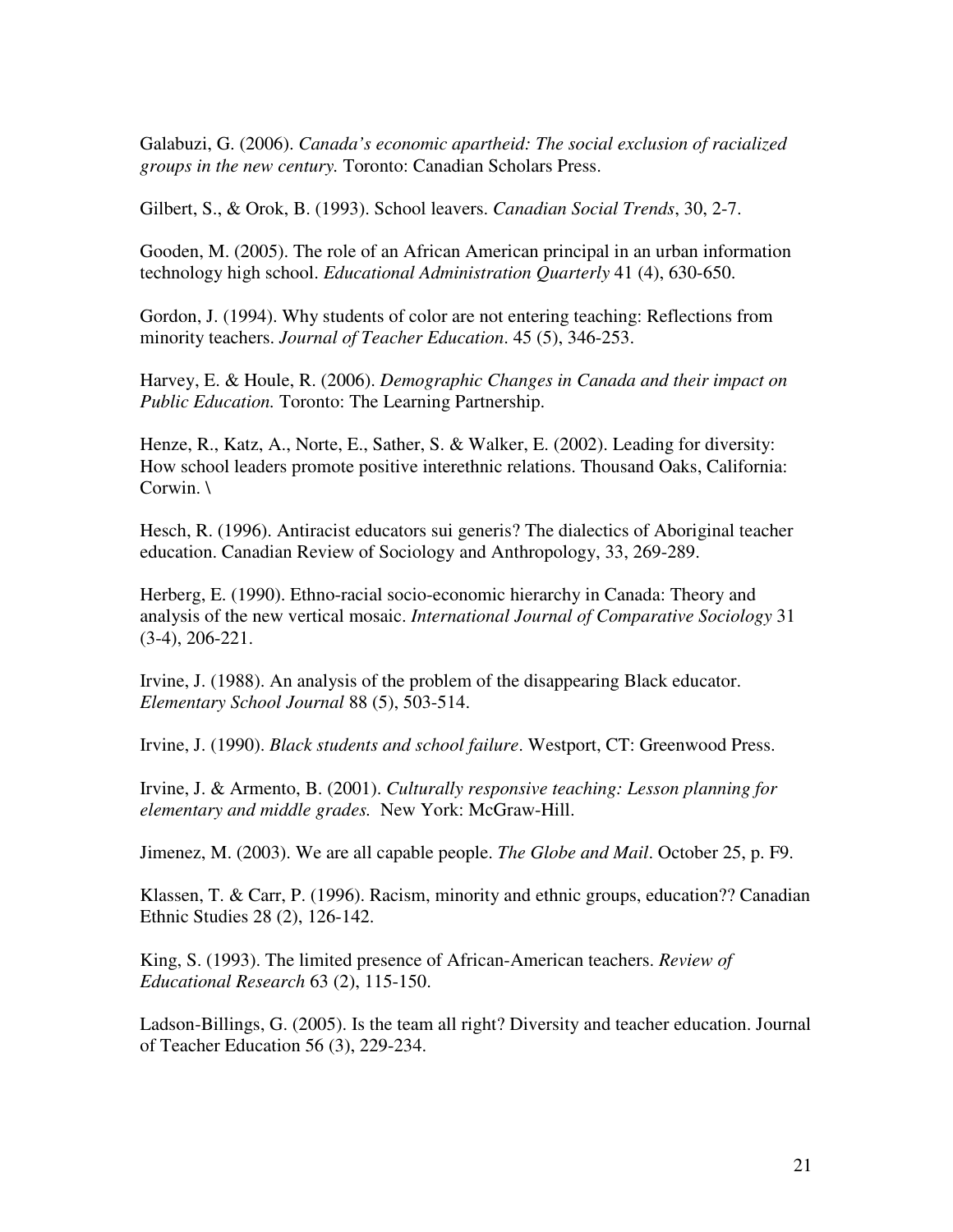Lee, J. (2002). Racial and ethnic achievement gap trends: Reversing the progress towards equity? *Educational Researcher* 31 (1), 3-12.

Lee, S. (1996). *Unravelling the "model minority" stereotype*. New York: Teachers College Press.

Livingstone, D. & Pollock, K. (2004). No Room at the Top: Underrepresentation and Underemployment of Highly Qualified Women and Minorities. Paper presented at conference on "Maximizing Existing Talent", Task Force on The Hidden Brain Drain: Women and Minorities as Unrealized Assets, Center for Work-Life Policy, New York, September 8-9.

Loder, T. (2005). On deferred dreams, callings, and revolving doors of opportunity: African-American women's reflections on becoming principals. The Urban Review 37 (3), 243-265.

Lomotey, K. (1987). Black principals for Black students: Some preliminary observations. *Urban Education* 22 (2), 173-181.

Lomotey, K. (1993). African-American Principals: Bureaucrat/Administrators and Ethno-Humanists. Urban Education 27 (4) 395-412.

Merchant, B. (2000). Education and changing demographics. In B. Jones (Ed.) *Educational Leadership: Policy Dimensions in the 21st Century* (pp. 83-90). Standford, CT: Ablex.

Moll, M. (2001). Teacher Diversity an Elusive Goal. PD & Research News 1 (4), 3-4.

Murtadha, K. & Watts, D. (2005). Linking the struggle for education and social justice: Historical perspectives of African American leadership for schools. *Educational Administration Quarterly* 41 (4), 591-608.

National Center for Education Statistics. (2005). *Digest of Education Statistics* http://nces.ed.gov/programs/digest/d05/tables/dt05\_105.asp

National Center for Education Statistics (2006). *Characteristics of Schools, Districts, Teachers, Principals and School Libraries in the United States: 2003-04 Schools and Staffing Survey.* Washington: U.S. Department of Education.

National Collaborative on Diversity in the Teaching Force (2004). A*ssessment of Diversity in America's Teaching Force: A Call to Action.* Washington D.C.

Nuby, J. & Doebler, L. (2000). Issues affecting the recruitment and retentionof black students in teacher education*. The Negro Education Review* 51 (3/4), 125-137.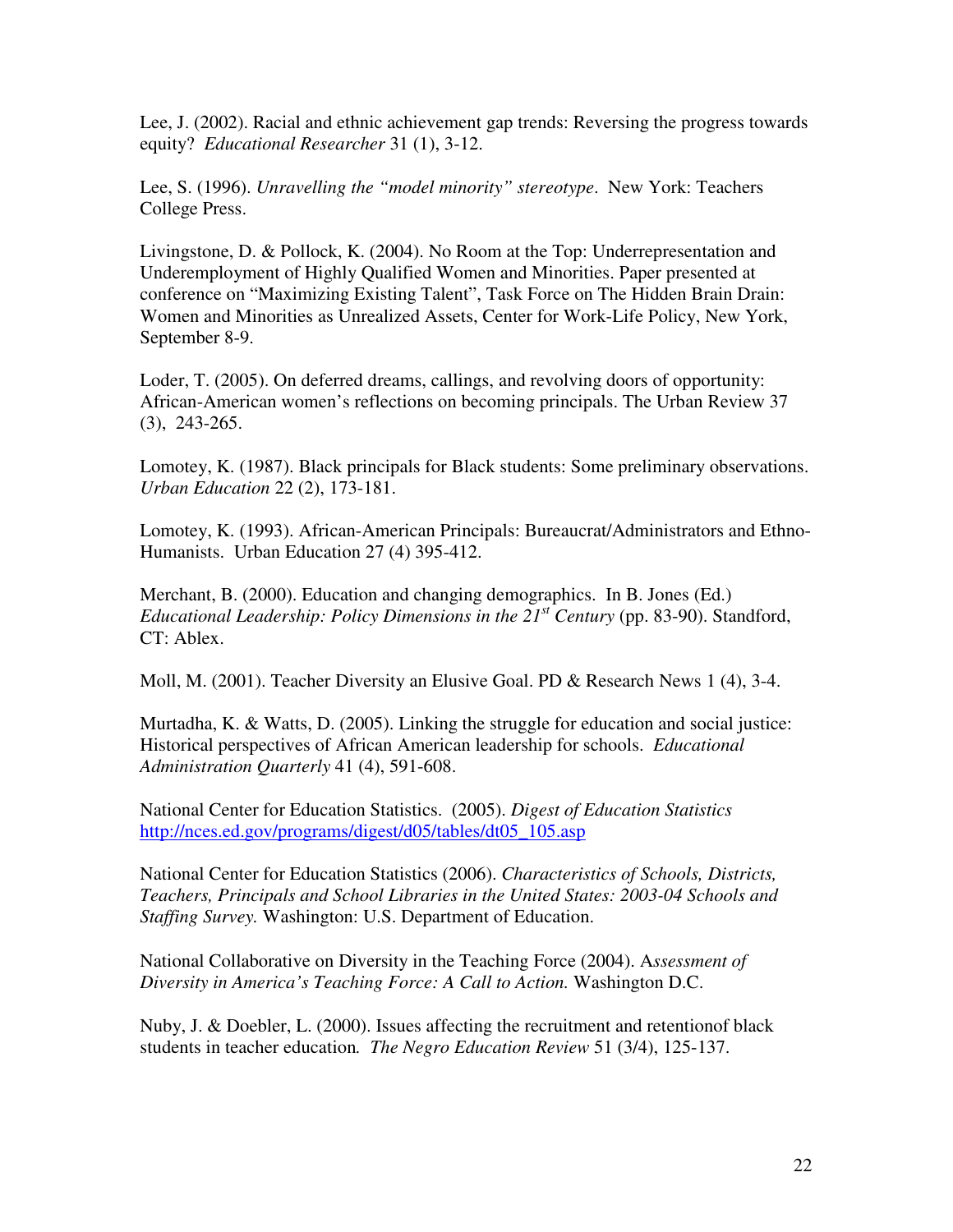Ogbu, J. (1994). Racial stratification and education in the United States: Why inequality persists. *Teachers College Record* 96, 264-271.

Ontario College of Teachers (2006). *Transition to teaching 2006*. Toronto: Ontario College of Teachers.

Pollard, D. (1997). Race, Gender, and Educational Leadership: Perspectives from African American Principals. Educational Policy 11 (3), 353-374.

Lundy, J. E., & Lawrence, D. (1995). Equity in access to teacher education: Issues for visible minorities and First Nations candidates. In K. A. McLeod (Ed.), Multicultural education: The state of the art of Canadian heritage (pp. 11-22). Winnipeg: Canadian Association of Language Teachers.

Siraj-Blatchford, I. (Ed.). (1993). "Race," gender and the education of teachers. Buckingham, UK: Open University Press.

Solomon, P. (1992). Black Resistance in High School: Forging a Separatist Culture. Albany: SUNY Press.

 Solomon, P. (1996). Creating an opportunity structure for Blacks and other teachers of colour. In K. S. Brathwaite & C. E. James (Eds.), Educating African Canadians (pp. 216- 233). Toronto: James Lorimer.

Solomon, P. (1997). Race, Role Modelling, and Representation in Teacher Education and Teaching. *Canadian Journal of Education* 22, 395-410.

Statistics Canada. (2003). *Aboriginal identity, age groups, and sex for population for Canada, Provinces, Territories, Census Metropolitan areas and Census Agglomerations, 2001 Census. Catalogue 97F0011*. Ottawa: Statistics Canada.

Statistics Canada. (2005a). *Population projections of visible minority groups, Canada, provinces and regions, 2001-2017, Cat. No 91-541XIE*. Ottawa: Statistics Canada.

Statistics Canada. (2007a) Community Profiles http://www12.statcan.ca/english/profil01/CP01/Index.cfm?Lang=E

Statistics Canada. (2007b). Occupation - 2001 National Occupational Classification for Statistics (720A), Selected Labour Force, Demographic, Cultural, Educational and Income Characteristics (258) and Sex (3) for Population 15 Years and Over, for Canada, Provinces, Territories, Census Metropolitan Areas 1 and Census Agglomerations, 2001 **Census** 

http://www12.statcan.ca/english/census01/products/standard/themes/RetrieveProductTabl e.cfm?Temporal=2001&PID=60937&GID=431515&METH=1&APATH=7&PTYPE=55 496&THEME=46&AID=0&FREE=0&FOCUS=0&VID=0&VNAMEE=Occupation+- +2001+National+Occupational+Classification+for+Statistics+%28720A%29&VNAMEF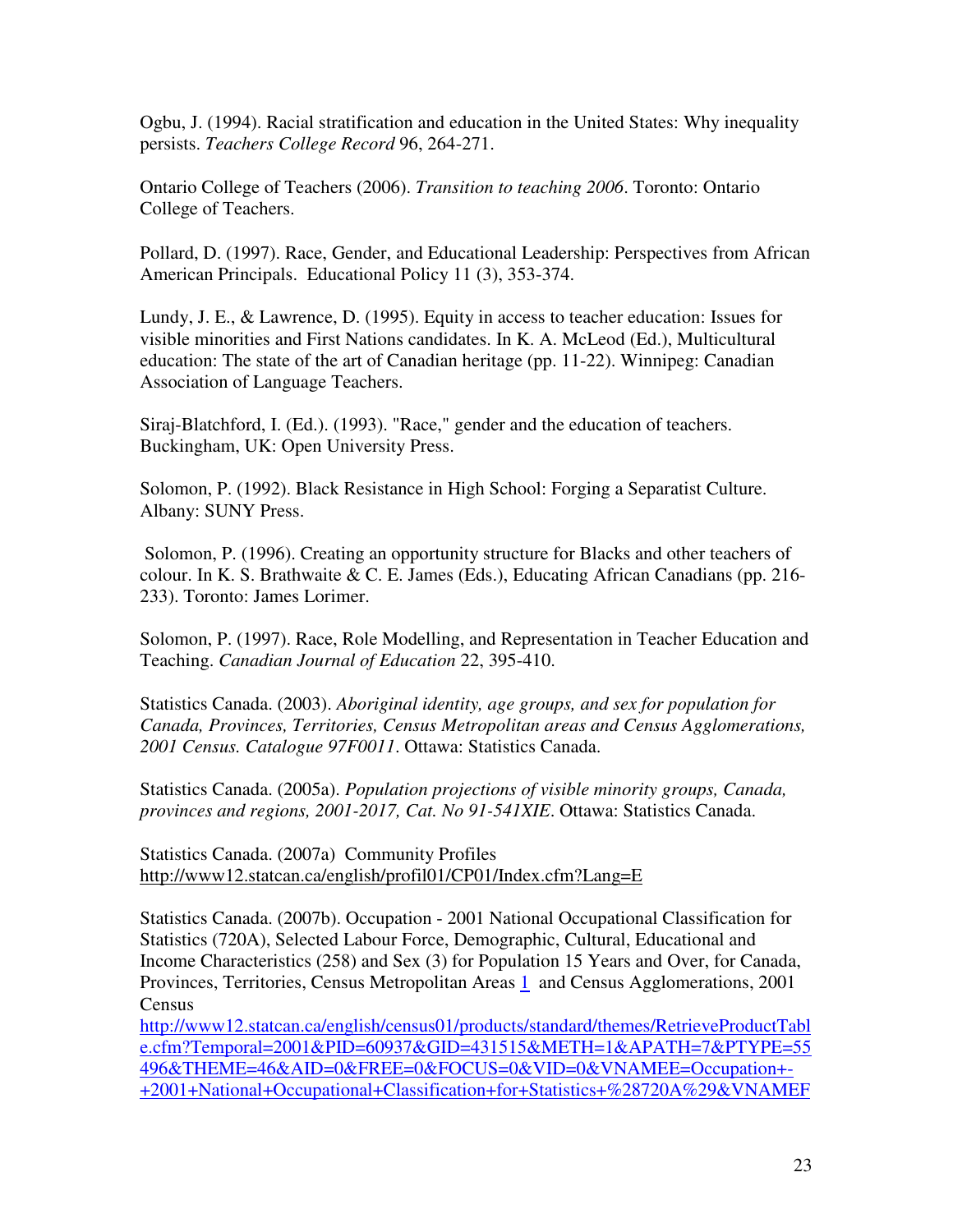=Profession+-

+Classification+nationale+des+professions+pour+statistiques+de+2001+%28720A%29 &GC=99&GK=NA&SC=1&SR=1&RL=0&CPP=99&RPP=9999&d1=302.

Statistics Canada. (2007c). Aboriginal peoples in Canada's urban area – Narrowing the education gap. http://www.statcan.ca/english/freepub/81-004-XIE/2005003/aborig.htm

Statistics Canada 2005a: The Daily Study: Canada's visible minority population in 2017 http://www.statcan.ca/Daily/English/050322/d050322b.htm

Statistics Canada 2005b. Visible Minority Population by Province and Territory 2001http://www40.statcan.ca/l01/cst01/demo52b.htm

Swann, Lord. (1985). Education for all: Report of the Committee of Inquiry into the education of children of ethnic minority groups. London: HMSO.

Tait, H. (1999). Educational achievement of young aboriginal adults. *Canadian Social Trends* 52, 6-10.

Taylor, A. & Krahn, H. (2005). Aiming high: Educational aspirations of visible minority immigrant youth. *Canadian Social Trends* 79, 8-12.

Tillman, L. (2003). From rhetoric to reality? Educational administration and the lack of racial and ethnic diversity with the profession. *UCEA Review* 45 (3), 1-4.

Toronto District School Board (2007). TDSB policies: Equity Foundation Statement and Commitment Policies. http://www.tdsb.on.ca/\_site/ViewItem.asp?siteid=15&menuid=681&pageid=545

Tran, K. (2004). Visible minorities in the labour force: 20 years of change. Canadian Social Trends 73, 7-11.

Troyna, B. (1993). Racism and education: Research perspectives. Toronto: OISE Press.

U.S. Bureau of the Census (1998).

Villegas, A. & Lucas, T. (2004). Diversifying the teacher workforce: A retrospective and prospective analysis. In M. Smylie & D. Miretsky, D. (Eds.) *Developing the teacher workforce: 103rd Yearbook of the National Study of Education (*pp. 70-104)*.* Chicago: University of Chicago Press.

Wilson, F. (2002). Management and the professions: How cracked is that glass ceiling? *Public Money and Management*. January-March, 15-20.

Worswick, C. (2004). Adaptation and inequality: Children of immigrants in Canadian schools. *Canadian Journal of Economics* 37 (1), 53-77.